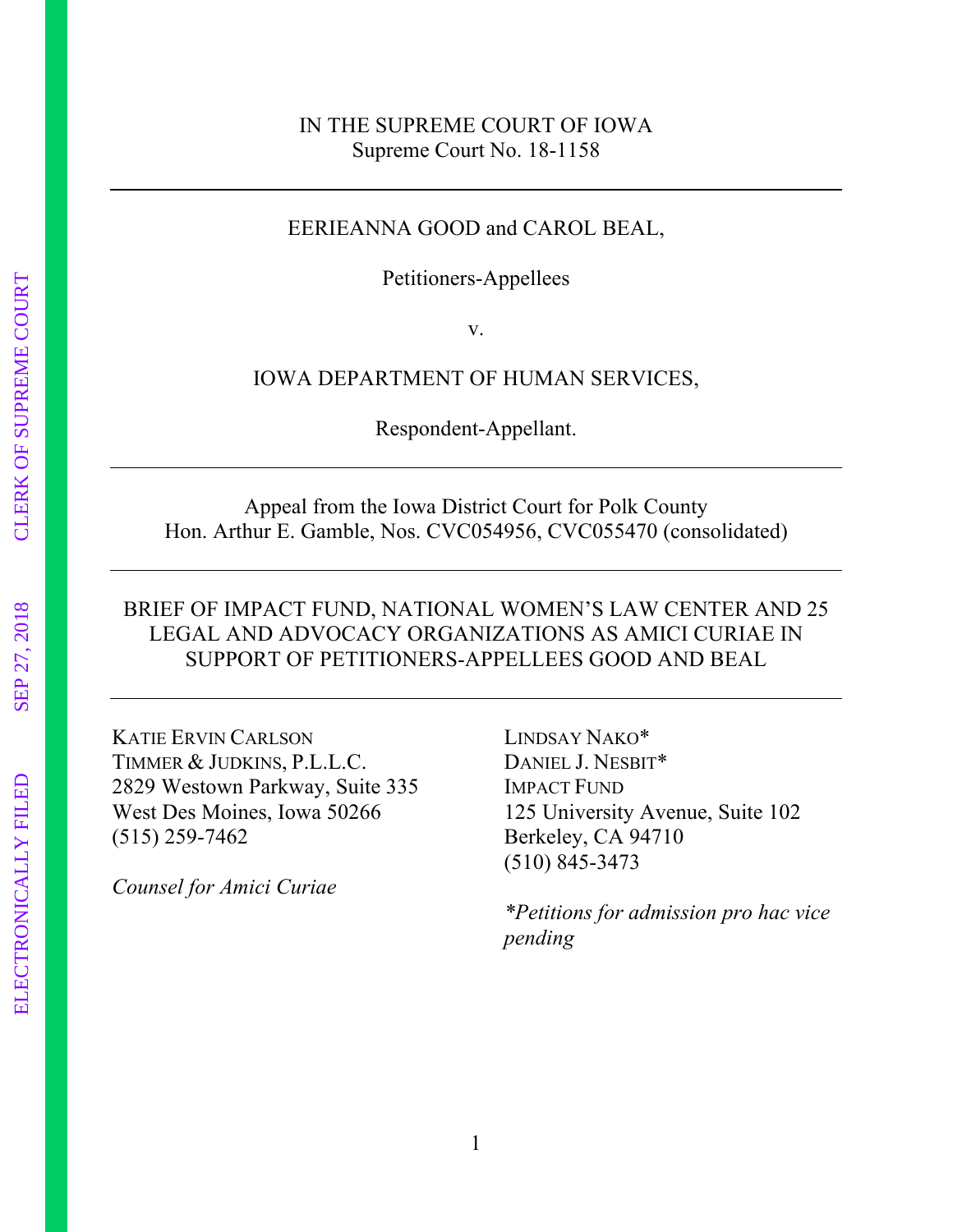# **LIST OF AMICUS CURIAE**

- Impact Fund
- National Women's Law Center
- A Better Balance: The Work and Family Legal Center
- AIDS Legal Referral Panel
- American Association of University Women
- Atlanta Women for Equality
- Bay Area Lawyers for Individual Freedom
- Bet Tzedek
- California Women's Law Center
- Centro Legal de la Raza
- Equality California
- Equality Florida Institute
- Equality New Mexico
- Equality North Carolina
- Equal Rights Advocates
- GLBTQ Legal Advocates & Defenders
- Legal Aid at Work
- Legal Aid Society
- Legal Voice
- LGBT Bar Association of Los Angeles
- National Center for Lesbian Rights
- National LGBTQ Task Force
- National Council of Jewish Women
- National Organization for Women Foundation
- National Queer Asian Pacific Islander Alliance
- SAGE
- Women's Law Project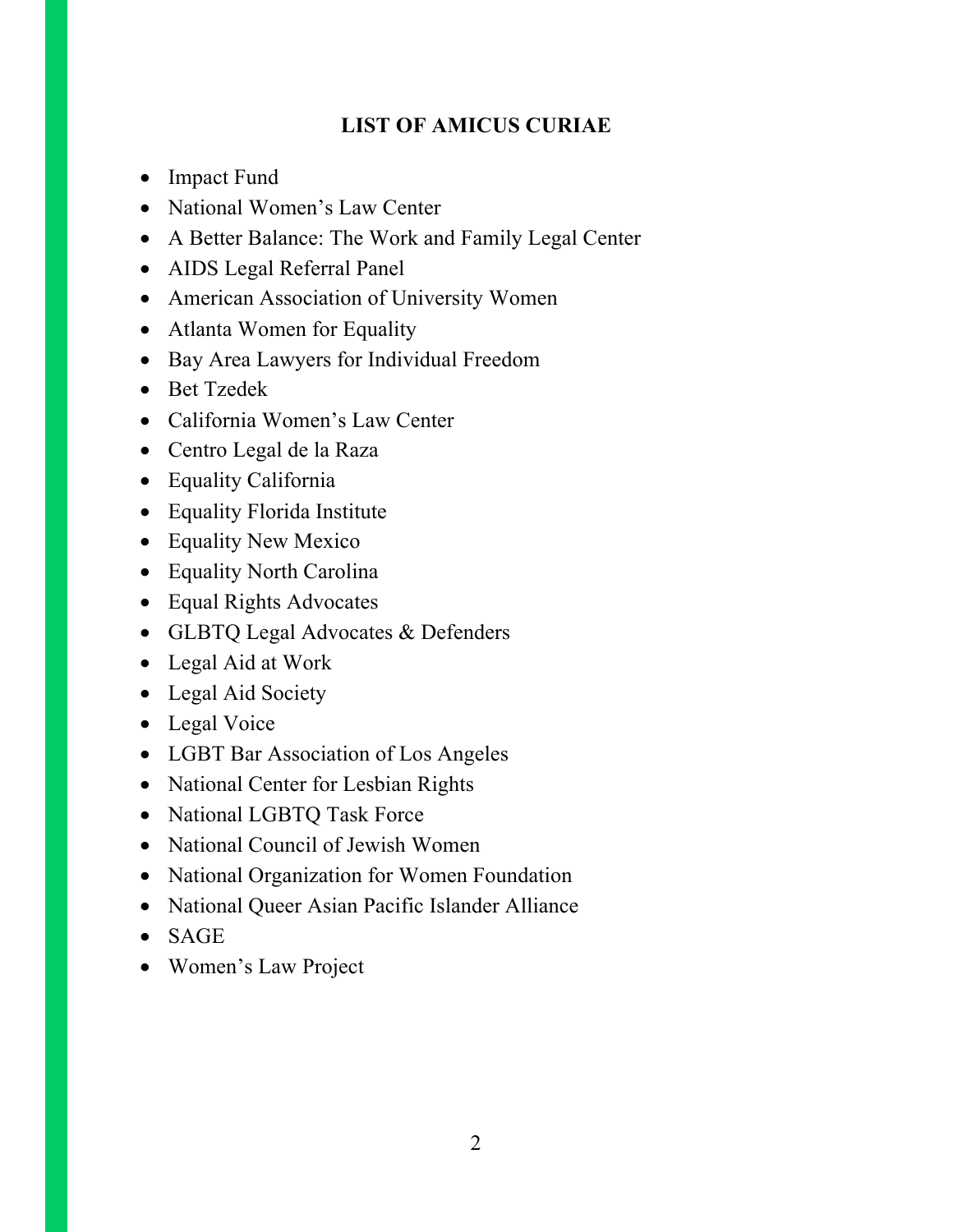# **TABLE OF CONTENTS**

| Ι.  | This Court Should Overturn Sommers v. Iowa Civil Rights Commission<br>Because the Cases Upon Which It Relied Are No Longer Good Law 11                                                                                                                                               |
|-----|--------------------------------------------------------------------------------------------------------------------------------------------------------------------------------------------------------------------------------------------------------------------------------------|
| II. | After Sommers, the U.S. Supreme Court Subsequently Interpreted Sex<br>Discrimination to Prohibit Discrimination Based on Sex Stereotyping and                                                                                                                                        |
| Ш.  | Virtually All Federal Courts to Consider the Question Have Held That<br>Federal Prohibitions on Sex Discrimination Protect Transgender People. 16                                                                                                                                    |
| IV. | The Federal Decisions Relied on in Sommers Are No Longer Good Law.22<br>B. Holloway v. Arthur Anderson & Co. and Voyles v. Ralph K. Davies                                                                                                                                           |
| V.  | There is No Need to Parse Between Discrimination Based on Gender<br>A. Other State Statutes That Enumerate Gender Identity as a Protected<br>Category Do Not Exclude Transgender Individuals from Protection<br>B. Courts Have Found Discrimination Based on Gender Identity and Sex |
|     | VI. Price Waterhouse and Its Progeny Have Led to Greater Protections for                                                                                                                                                                                                             |
|     |                                                                                                                                                                                                                                                                                      |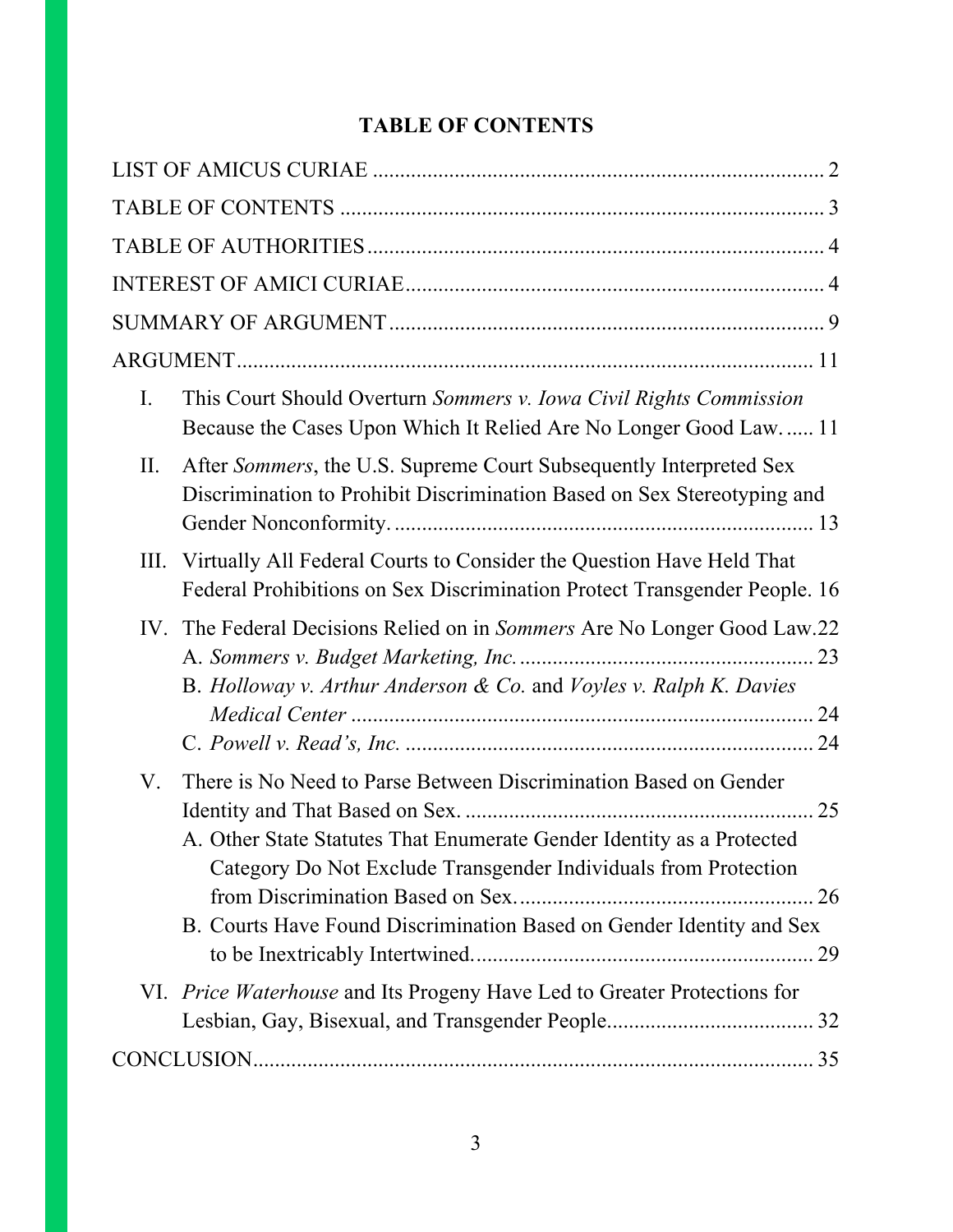# **TABLE OF AUTHORITIES**

# **Cases**

| Christiansen v. Omnicom Grp., Inc., 852 F.3d 195 (2d Cir. 2017) 34                        |  |
|-------------------------------------------------------------------------------------------|--|
| Dawson v. H&H Elec., Inc., No. 4:14CV00583 SWW, 2015 WL 5437101                           |  |
|                                                                                           |  |
|                                                                                           |  |
| Doe ex rel. Doe v. Yunits, No. 001060A, 2000 WL 33162199                                  |  |
|                                                                                           |  |
| Doe v. Boyertown Area Sch. Dist., 897 F.3d 518 (3d Cir. 2018)  17                         |  |
| Duronslet v. Cty. of Los Angeles, 266 F. Supp. 3d 1213 (C.D. Cal. 2017)  24               |  |
| E.E.O.C. v. R.G. & G.R. Harris Funeral Homes, Inc., 884 F.3d 560                          |  |
|                                                                                           |  |
| <i>Enriquez v. W. Jersey Health Sys.</i> , 342 N.J. Super. 501 (N.J. Super. Ct. App. Div. |  |
|                                                                                           |  |
|                                                                                           |  |
| Evancho v. Pine-Richland Sch. Dist., 237 F. Supp. 3d 267 (W.D. Pa. 2017)  17              |  |
| Fabian v. Hosp. of Cent. Conn., 172 F. Supp. 3d 509 (D. Conn. 2016) 16, 28                |  |
|                                                                                           |  |
| G.G. ex rel. Grimm v. Gloucester County School Board 822 F.3d 709                         |  |
|                                                                                           |  |
|                                                                                           |  |
| Goodpaster v. Schwan's Home Serv., Inc., 849 N.W.2d 1(Iowa 2014)  27                      |  |
| Grimm v. Gloucester Cty. Sch. Bd., 869 F.3d 286 (4th Cir. 2017) 18                        |  |
| Grimm v. Gloucester Cty. Sch. Board, 302 F. Supp. 3d 730 (E.D. Va. 2018). 18, 29          |  |
| Hively v. Ivy Tech Comm. Coll. of Indiana, 853 F.3d 339 (7th Cir. 2017)  34               |  |
| Hollinger v. State, No. 15-2012, 2016 WL 7395738 (Iowa Ct. App. 2016)  10                 |  |
|                                                                                           |  |
|                                                                                           |  |
| Hunter v. United Parcel Serv., Inc., 697 F.3d 697 (8th Cir. 2012)  20, 23, 27             |  |
|                                                                                           |  |
|                                                                                           |  |
| Karnoski v. Trump, No. C17-1297, 2018 WL 1784464                                          |  |
|                                                                                           |  |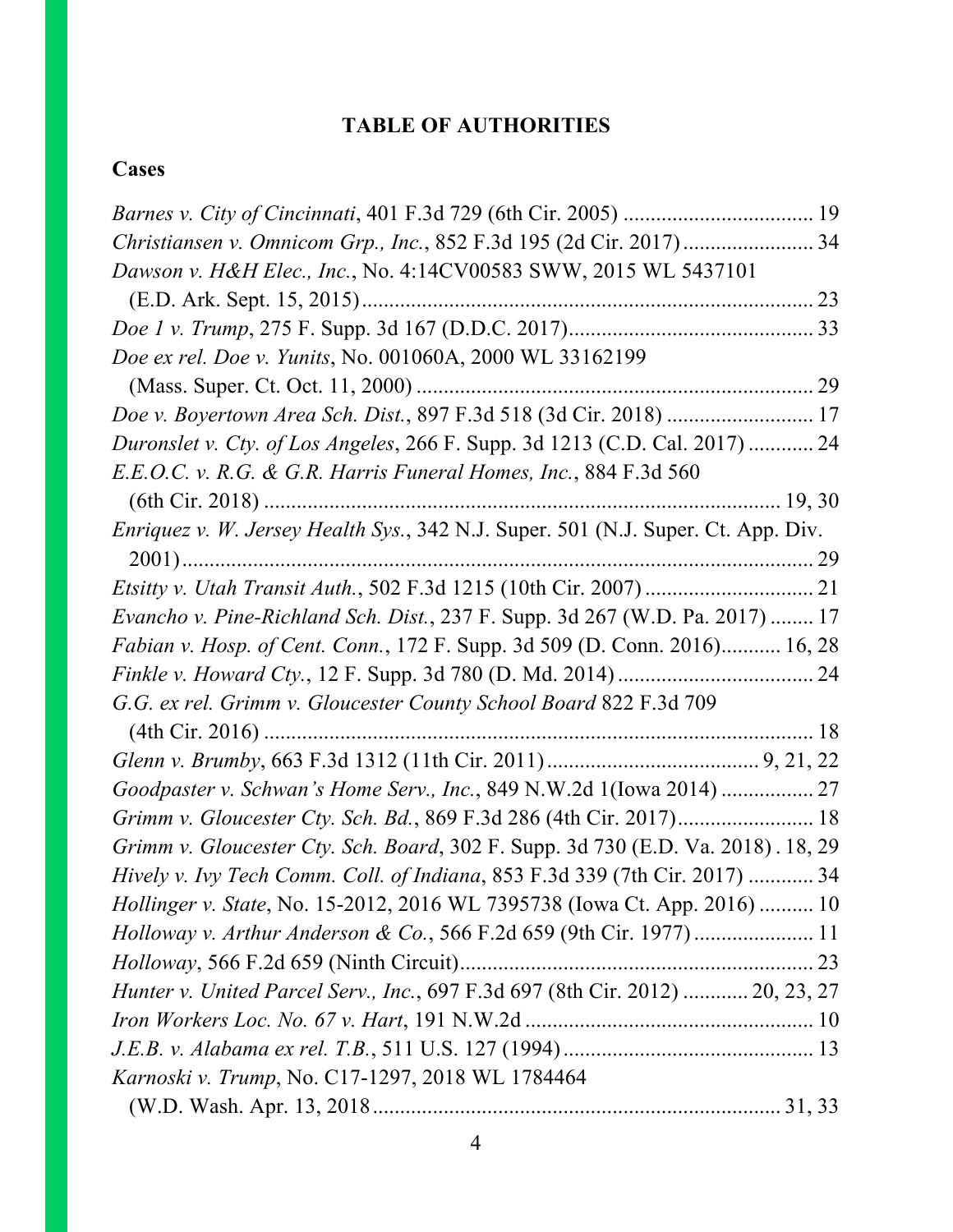| Levy v. Comm'n on Hum. Rts. & Opportunities, 236 Conn. 96 (Conn. 1996) 28     |  |
|-------------------------------------------------------------------------------|--|
| Lie v. Sky Pub. Corp., No. 013117J, 2002 WL 31492397                          |  |
|                                                                               |  |
| Lopez v. River Oaks Imaging & Diagnostic Grp., Inc., 542 F. Supp. 2d 653      |  |
|                                                                               |  |
| M.A.B. v. Bd. of Educ. of Talbot Cty., 286 F. Supp. 3d 704 (D. Md. 2018) 24   |  |
|                                                                               |  |
|                                                                               |  |
| Mitchell v. Axcan Scandipharm, Inc., No. Civ.A. 05-243, 2006 WL 456173        |  |
|                                                                               |  |
| Nelson v. James H. Knight DDS, P.C., 834 (Iowa 2013)  14, 15                  |  |
|                                                                               |  |
| Oncale v. Sundowner Offshore Services, Inc., 523 U.S. 75 (1998) 14            |  |
| Parents for Privacy v. Dallas Sch. Dist. No. 2, No. 3:17-cv-01813, 2018 WL    |  |
|                                                                               |  |
|                                                                               |  |
|                                                                               |  |
| Radtke v. Miscellaneous Drivers & Helpers Union Loc. 638 Health, Welfare, Eye |  |
|                                                                               |  |
| Rosa v. Park W. Bank & Tr. Co., 214 F.3d 213 (1st Cir. 2000) 16, 21, 33       |  |
|                                                                               |  |
|                                                                               |  |
|                                                                               |  |
|                                                                               |  |
|                                                                               |  |
|                                                                               |  |
| Sommers v. Budget Marketing, Inc., 667 F.2d 748 (8th Cir. 1982) 11, 23        |  |
| Sommers v. Iowa Civil Rights Commission, 337 N.W.2d 470                       |  |
|                                                                               |  |
| Stockman v. Trump, No. EDCV17-1799, 2017 WL 9732572                           |  |
|                                                                               |  |
|                                                                               |  |
|                                                                               |  |
| Tovar v. Essentia Health, No. 16-100, 2018 WL 4516949                         |  |
|                                                                               |  |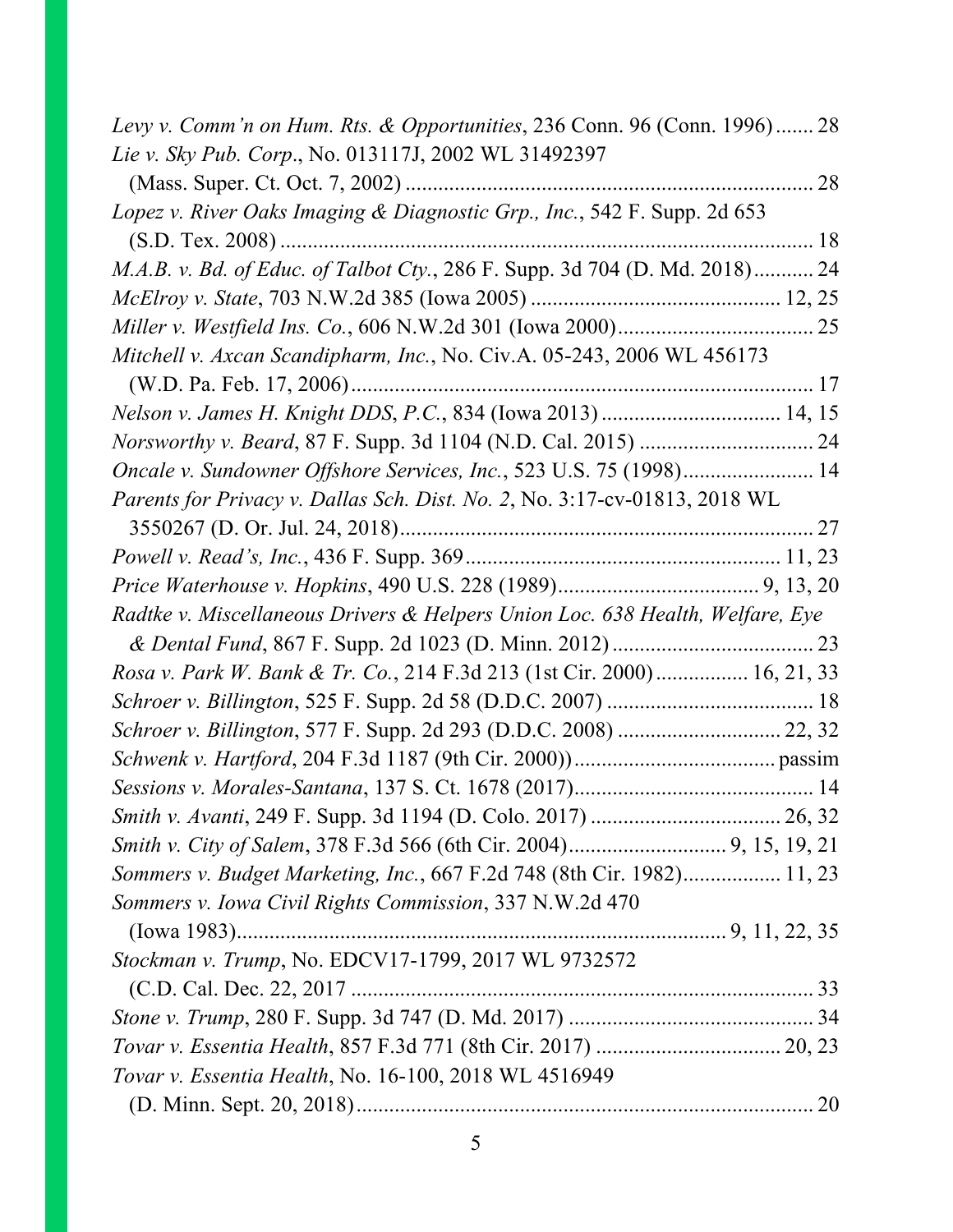| Wayne v. MasterShield, Inc., 597 N.W.2d 917 (Minn. Ct. App. 1999) 27     |  |
|--------------------------------------------------------------------------|--|
| Wetzel v. Glen St. Andrew Living Comm., No. 17-1322, 2018 WL 4057365     |  |
|                                                                          |  |
| Whitaker v. Kenosha Unified Sch. Dist. No. 1 Bd. of Educ., 858 F.3d 1034 |  |
|                                                                          |  |
|                                                                          |  |
|                                                                          |  |

### **Statutes**

# **Other Authorities**

| Aruna Saraswat et al., <i>Evidence Supporting the Biologic Nature of Gender Identity</i> , |  |
|--------------------------------------------------------------------------------------------|--|
|                                                                                            |  |
| Benjamin N. Cardozo, The Nature of the Judicial Process 150 (1921) 12                      |  |
| Movement Advancement Project, Snapshot: LGBT Equality by State,                            |  |
| http://www.lgbtmap.org/equality-maps/legal equality by state/ (last updated                |  |
|                                                                                            |  |
|                                                                                            |  |

### **Rules**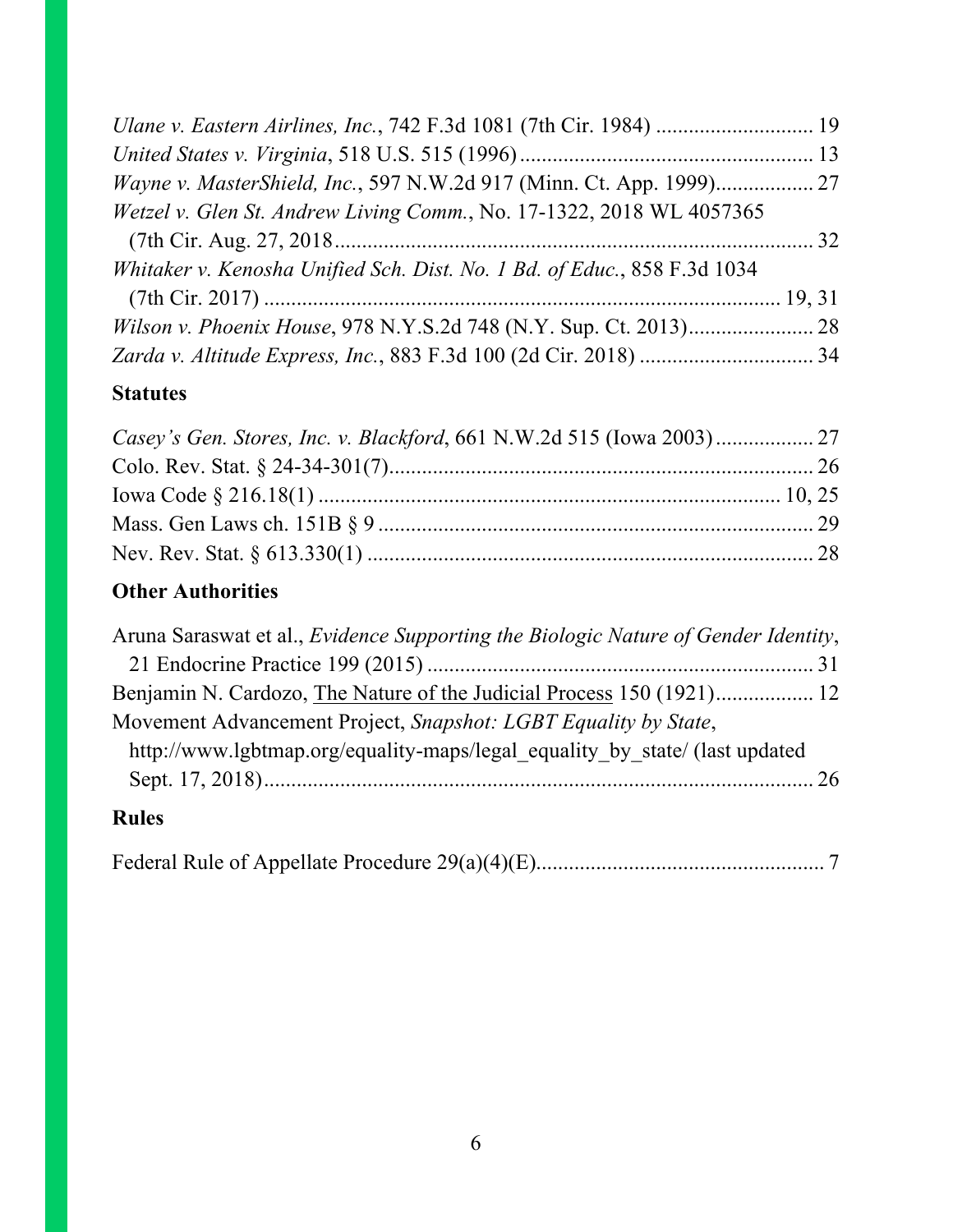#### **INTEREST OF AMICI CURIAE1**

This brief is submitted by the Impact Fund, National Women's Law Center, and 25 non-profit legal and advocacy organizations as Amici Curiae.

The Impact Fund is a non-profit legal foundation that provides strategic leadership and support for impact litigation to achieve economic and social justice. It provides funding, offers innovative training and support, and serves as counsel for impact litigation across the country. The Impact Fund has served as counsel in a number of major civil rights cases, including cases challenging employment discrimination, lack of access for those with disabilities, and violations of fair housing laws. Through its work, the Impact Fund seeks to use and support impact litigation to achieve social justice for all communities.

The National Women's Law Center (NWLC) is a nonprofit legal advocacy organization dedicated to the advancement and protection of women's legal rights and the rights of all people to be free from sex discrimination. Since its founding in 1972, NWLC has focused on issues of key importance to women and girls, including economic security, employment, education, and health, with special attention to the needs of low-income women and those who face multiple and

 $\overline{\phantom{a}}$ 

<sup>&</sup>lt;sup>1</sup> Pursuant to Iowa Court Rule  $6.906(4)(d)$ , no counsel for a party authored this brief in whole or in part; (ii) no party or party's counsel made a monetary contribution intended to fund the preparation or submission of this brief; and (iii) no person other than Amici Curiae, their members, or their counsel made a monetary contribution intended to fund its preparation or submission.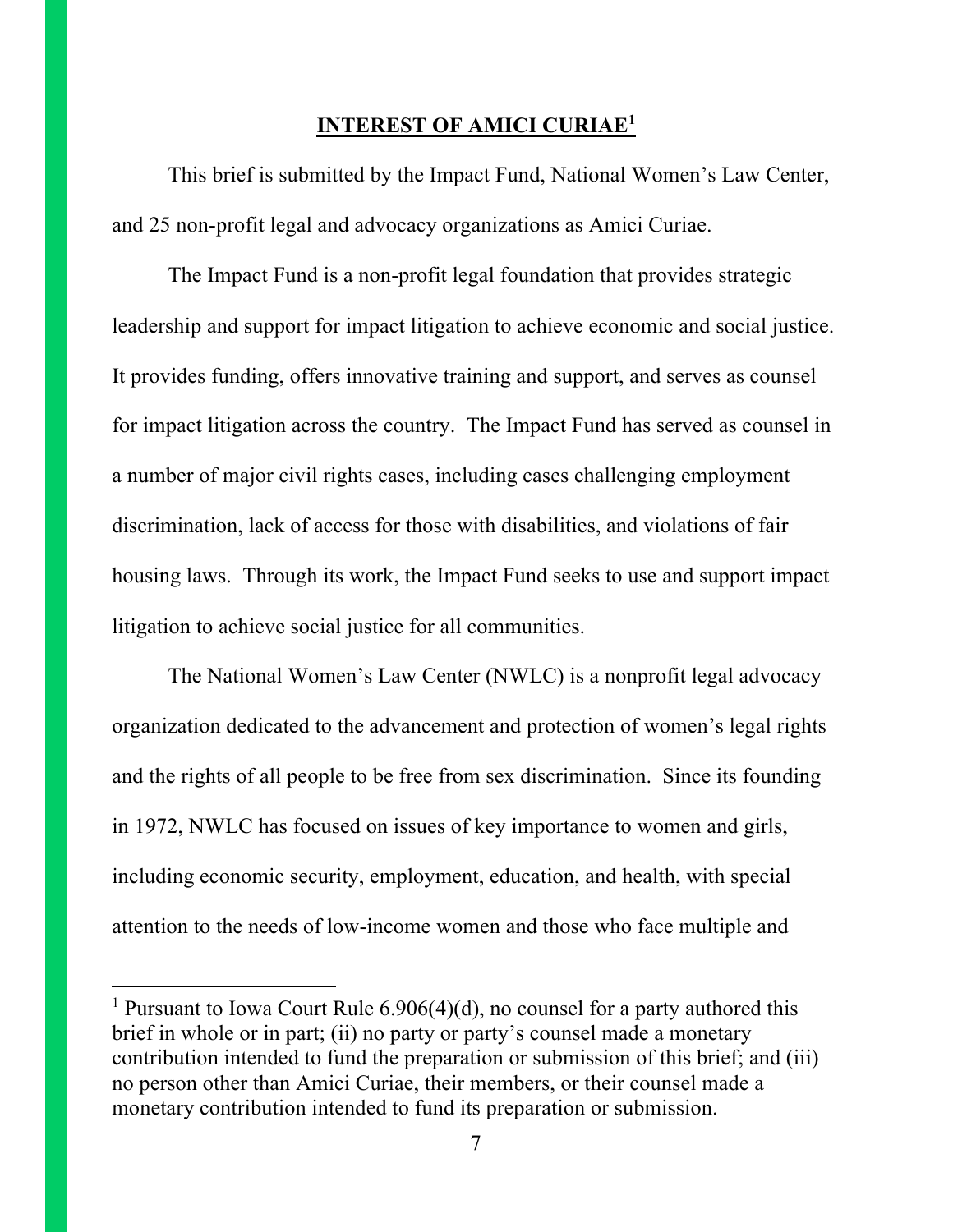intersecting forms of discrimination. NWLC has participated as counsel or amicus curiae in a range of cases before the Supreme Court and the federal Courts of Appeals to secure equal treatment and opportunity in all aspects of society through enforcement of the Constitution and laws prohibiting discrimination. NWLC has long sought to ensure that rights and opportunities are not restricted on the basis of gender and that all individuals enjoy the full protection against sex discrimination promised by federal law.

Additional Amici include 25 legal and advocacy organizations, whose statements of interest are listed in the attached Motion for Leave to File Amicus Curiae Brief. Each organization supporting this amicus brief is dedicated to ensuring that its constituents and all others in this country receive equal treatment under the law.

Amici write separately to describe the overwhelming support for civil rights protections for transgender people under federal laws prohibiting sex discrimination, to highlight other states' interpretations of civil rights laws that protect both sex and gender identity, and to place this case in the larger context of courts' recognition that sex discrimination laws protect the civil rights of lesbian, gay, bisexual, and transgender people.

8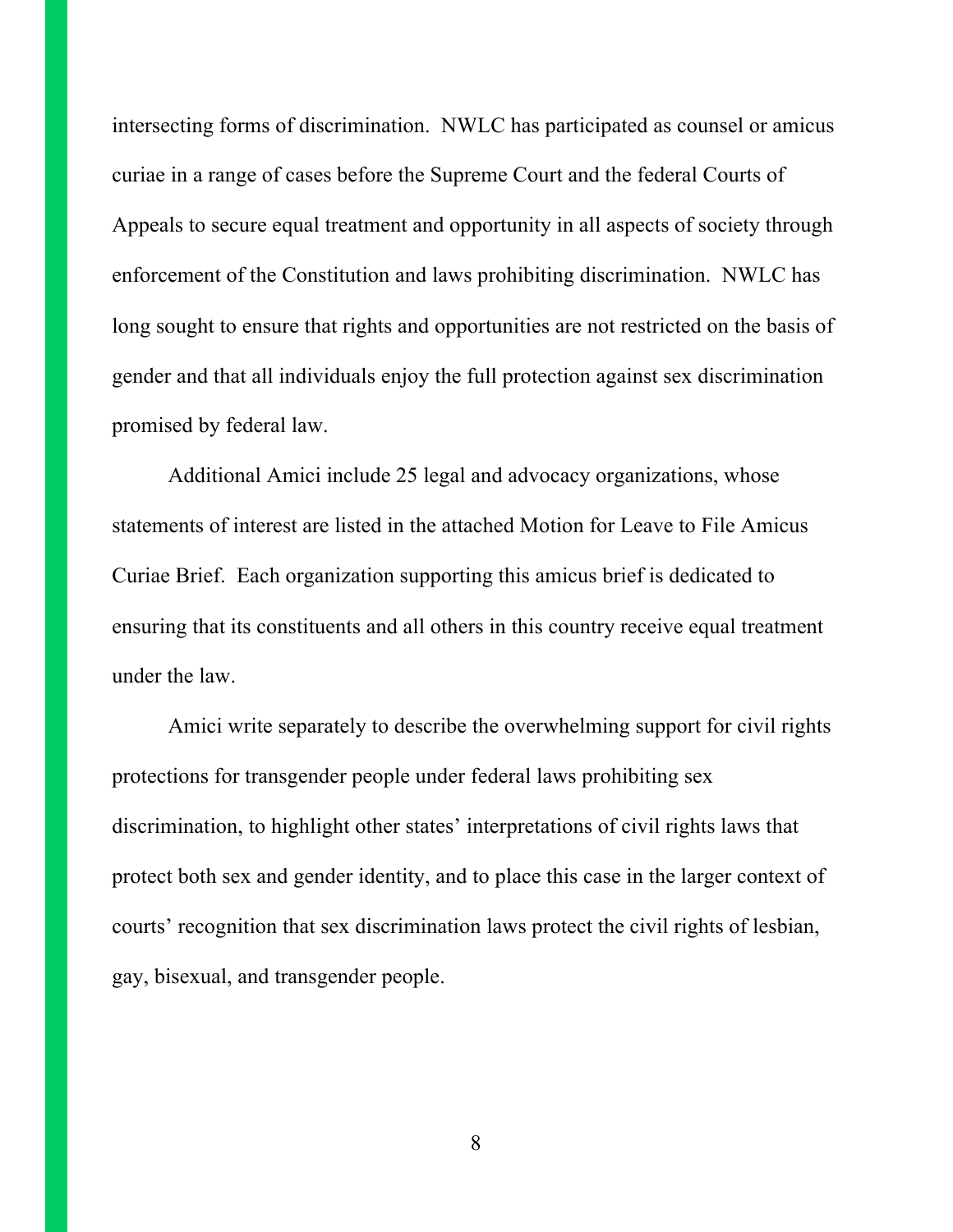#### **SUMMARY OF ARGUMENT**

The Iowa District Court's ruling that Iowa Administrative Code 441-78.1(4) does not violate the Iowa Civil Rights Act's ("ICRA") prohibition against sex discrimination relied almost entirely upon *Sommers v. Iowa Civil Rights Commission*, 337 N.W.2d 470 (Iowa 1983) ("*Sommers v. ICRC*" or "*Sommers*"). At the time *Sommers* was decided, the question of whether ICRA's prohibition on sex discrimination extended to transgender people was one of first impression. This Court looked to federal courts for guidance and adopted the approach of the leading cases at that time, and held "transsexuals" are not protected by ICRA. Federal caselaw has since progressed significantly, and the decision should be revisited.

The cases on which *Sommers* relies predate the U.S. Supreme Court's decision in *Price Waterhouse v. Hopkins*, 490 U.S. 228 (1989), which recognized sex discrimination based on sex stereotyping and gender nonconformity. The cases cited in *Sommers* have been explicitly or implicitly overruled, and courts now recognize with "near-total uniformity" that the pre-*Price Waterhouse* exclusion of transgender people from protections against sex discrimination "has been eviscerated." *Glenn v. Brumby*, 663 F.3d 1312, 1318 n.5 (11th Cir. 2011) (quoting *Smith v. City of Salem*, 378 F.3d 566, 573 (6th Cir. 2004)); *see also* Order of June 6, 2018 ("Order"), at 16.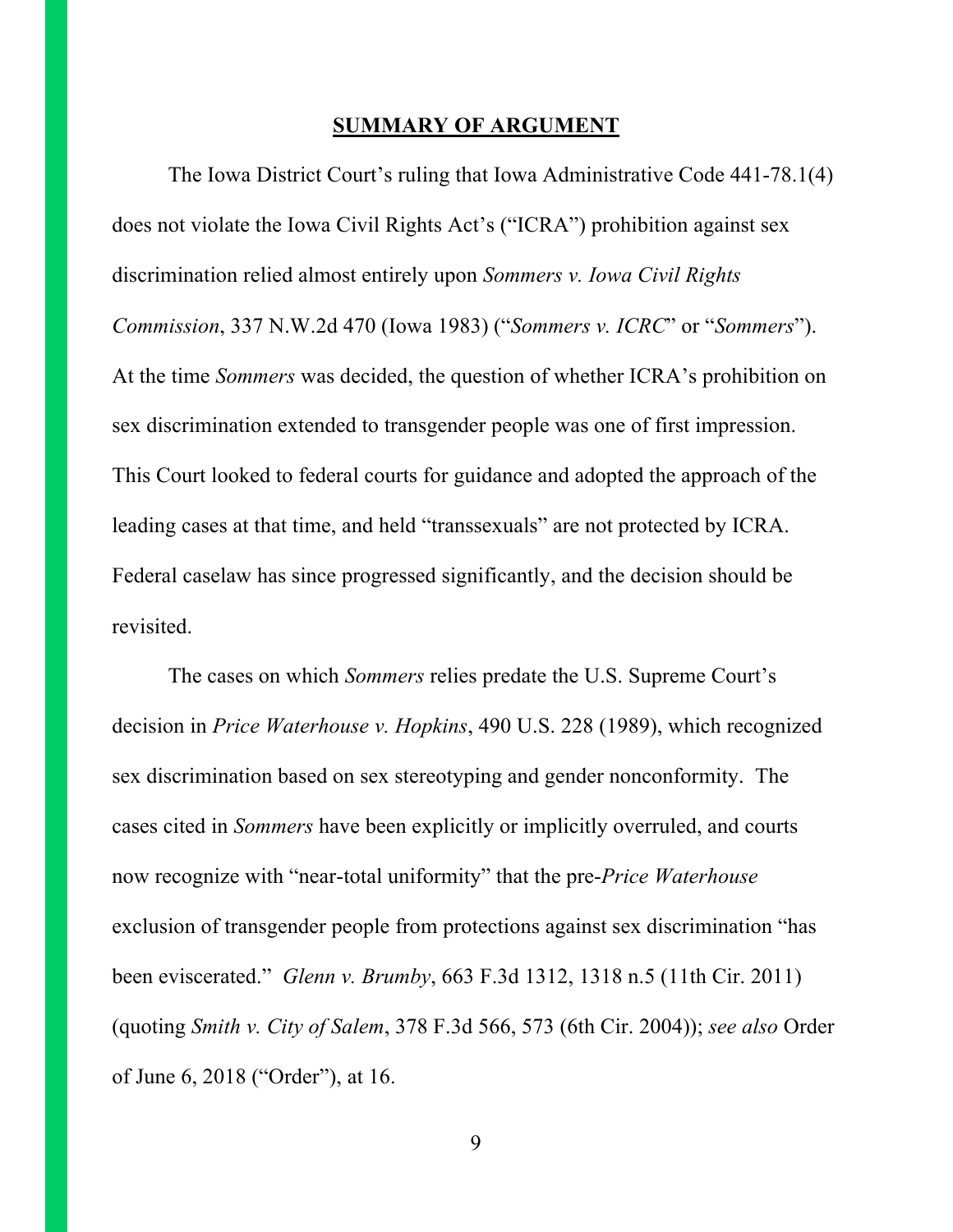*Sommers* perpetuates an inconsistency that deprives individuals of rights in Iowa's state courts that they possess in its federal courts, contrary to the State's intent to construe ICRA broadly. *See, e.g.*, *Hollinger v. State*, No. 15-2012, 2016 WL 7395738, at \*4 (Iowa Ct. App. 2016) (ruling that a decision of "the ICRA providing less protection to Iowa workers than is provided under federal law . . . goes against the legislature's express statement that the ICRA 'shall be construed broadly to effectuate its purposes' of eliminating unfair and discriminatory practices in employment.'") (quoting Iowa Code § 216.18(1); citing *Iron Workers Loc. No. 67 v. Hart*, 191 N.W.2d 758, 770 (Iowa 1971)).

The addition of "gender identity" to ICRA in 2007 does not resolve the matter, as federal law protects transgender people under well-recognized theories of *sex* discrimination. In addition, multiple courts that have interpreted state laws protecting both sex and gender identity continue to look to federal law to interpret prohibitions on sex discrimination. Decisions from courts nationwide demonstrate that "sex" and "gender" are intertwined, and that both characteristics are entitled to protection.

The legal status of lesbian, gay, bisexual, and transgender individuals has changed dramatically in the last thirty-five years, and *Sommers* fossilizes perceptions of transgender people that are now outdated and unjust. It should be overturned.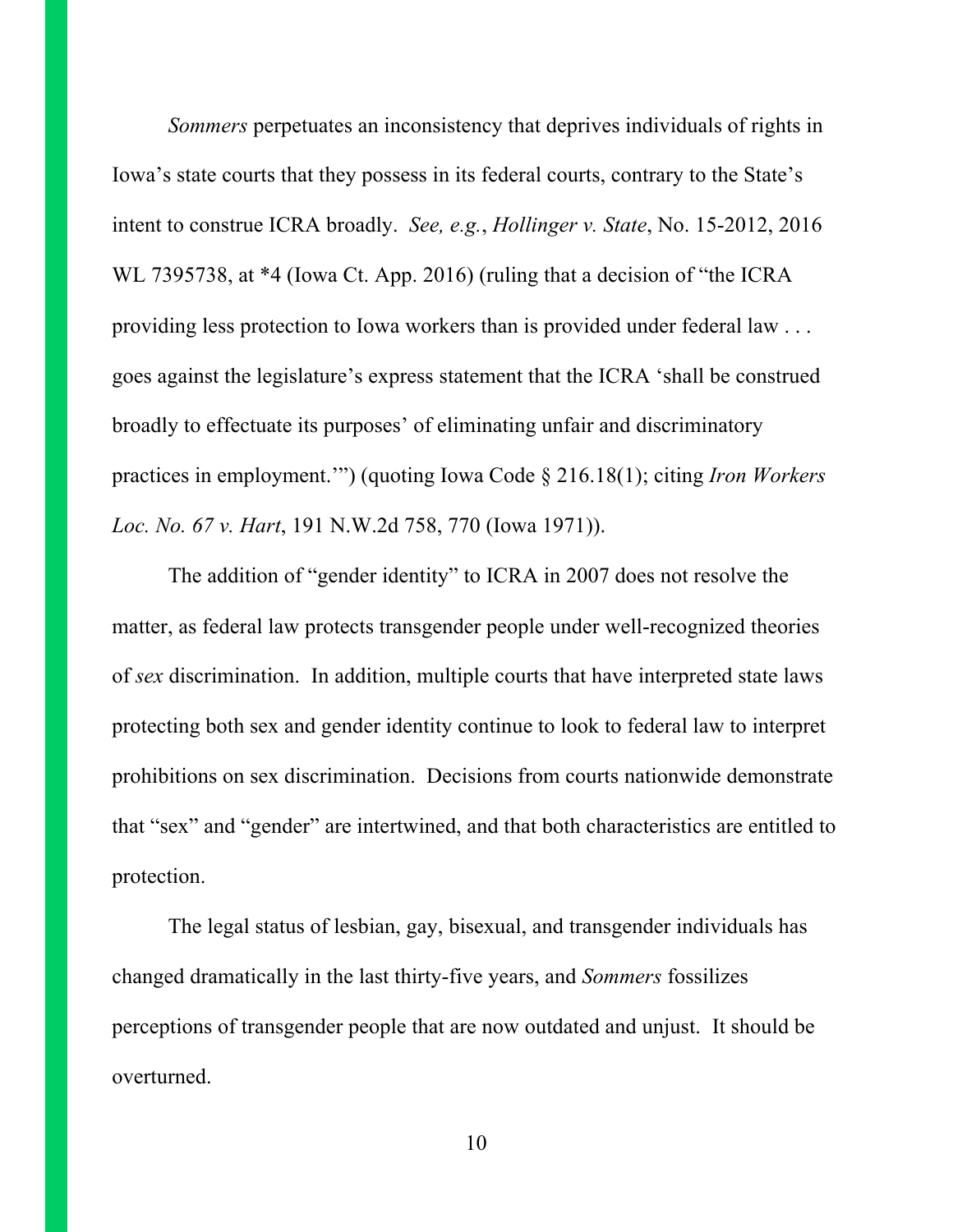#### **ARGUMENT**

#### **I. This Court Should Overturn** *Sommers v. Iowa Civil Rights Commission* **Because the Cases Upon Which It Relied Are No Longer Good Law.**

The district court denied Petitioners-Appellees EerieAnna Good and Carol

Beal's claims of sex discrimination, citing this Court's decision in *Sommers v.* 

*ICRC*. While it recognized that the underlying holding of *Sommers* may have

"eroded," the court considered itself bound by the decision. Order at 16. It wrote:

Petitioners argue that *Sommers* is essentially dead law, decided prior to the legislature's 2007 amendment to the ICRA adding "gender identity" to  $\S 216.7$ , and is based upon federal case law that has since been "eviscerated" in federal courts. While Petitioners' argument is compelling, the Court is mindful of the Iowa Supreme Court's admonition against district courts overturning Supreme Court precedent. Regardless of whether this Court believes that *Sommers*  has been eroded by subsequent developments in federal case law, this Court is bound by its precedent until the Iowa Supreme Court holds otherwise. Thus, the Court does not find that ICRA's prohibition against sex discrimination includes discrimination against transgender individuals.

Order at 16-17 (internal citations and footnotes omitted).

Thirty-five years ago, the Court recognized that "[t]his is a case of first impression of Iowa," and looked to the federal courts' interpretation of similar language in Title VII. *Sommers v. ICRC*, 337 N.W.2d at 474. The Court identified four relevant decisions: *Sommers v. Budget Marketing, Inc.*, 667 F.2d 748 (8th Cir. 1982); *Holloway v. Arthur Anderson & Co.*, 566 F.2d 659 (9th Cir. 1977); *Powell v. Read's, Inc.*, 436 F. Supp. 369 (D. Md. 1977); and *Voyles v. Ralph K. Davies*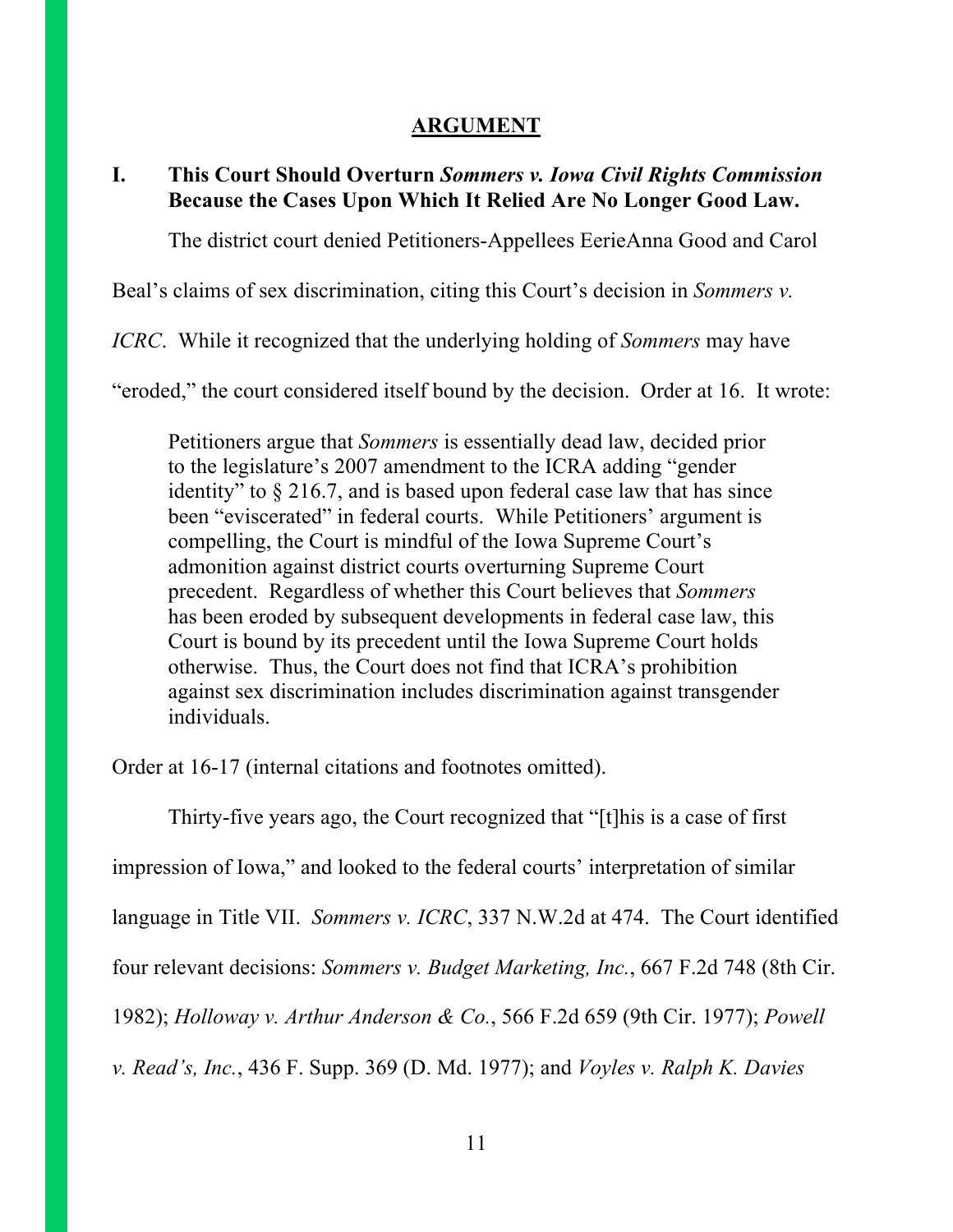*Medical Center*, 403 F. Supp. 456 (N.D. Cal. 1975)). Though the decisions were not binding on the Court, it found the unanimous holdings, in light of other factors, "persuasive." *Id*. The Court followed these decisions and held that ICRA's prohibition against sex discrimination does not protect transgender people. *Id*.

Federal courts have implicitly or explicitly overturned each of these foundational decisions. Today, the overwhelming majority of federal courts to consider the question have found that sex discrimination encompasses discrimination against transgender persons.

This appeal presents an opportunity for the Court to review its decision in *Sommers*. It has written, "We do not overturn our precedents lightly and will not do so absent a showing the prior decision was clearly erroneous." *McElroy v. State*, 703 N.W.2d 385, 394 (Iowa 2005). However, it also recognized that overturning a prior decision may be more appropriate under certain circumstances:

[W]hen a rule, after it has been duly tested by experience, has been found to be inconsistent with the sense of justice or with the social welfare, there should be less hesitation in frank avowal and full abandonment.

*Id.* at 395 (quoting Benjamin N. Cardozo, The Nature of the Judicial Process 150  $(1921)$ ).

*Sommers v. ICRC* presents such a rule. As in *McElroy*, advancements in the law have revealed the deep injustice underlying the *Sommers* decision. *Sommers* deprives transgender people of the protection of ICRA's safeguards against sex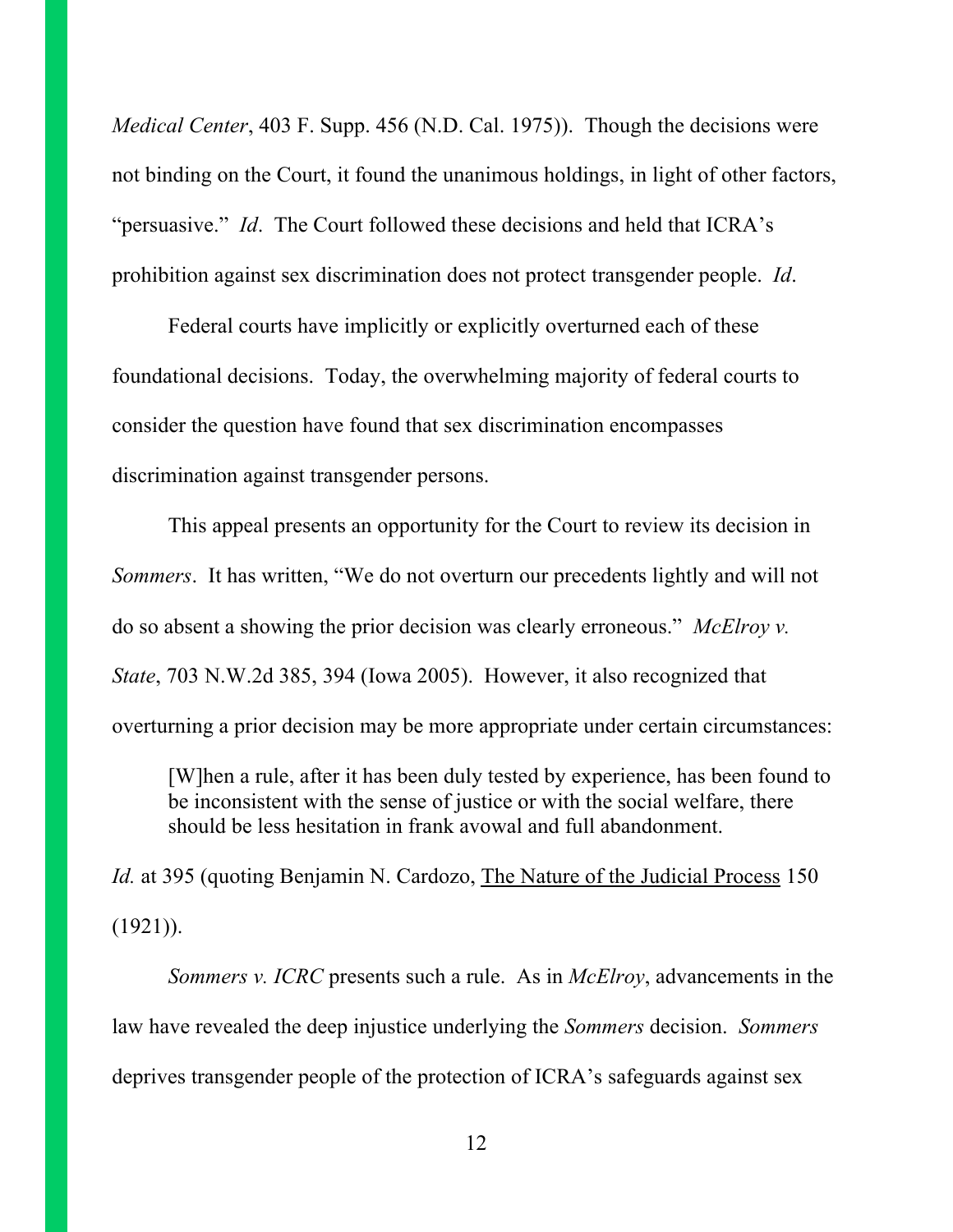discrimination, even as they are protected by similar federal laws. *Sommers* should be overturned to remedy this injustice and ensure that transgender people receive the full benefit of ICRA's protection.

### **II. After** *Sommers***, the U.S. Supreme Court Subsequently Interpreted Sex Discrimination to Prohibit Discrimination Based on Sex Stereotyping and Gender Nonconformity.**

Six years after *Sommers v. ICRC*, a plurality of the U.S. Supreme Court

declared that Title VII's prohibition on differential treatment of employees

"*because of* . . . sex" meant "gender must be irrelevant to employment decisions."

*Price Waterhouse*, 490 U.S. at 240. The Court observed:

[W]e are beyond the day when an employer could evaluate employees by assuming or insisting that they matched the stereotype associated with their group, for "'[i]n forbidding employers to discriminate against individuals because of their sex, Congress intended to strike at the entire spectrum of disparate treatment of men and women resulting from sex stereotypes.'"

*Id.* at 251 (second alteration in original; internal citations omitted).

The U.S. Supreme Court subsequently identified other instances of

actionable sex discrimination based on a failure to conform to sex stereotypes.

*See, e.g.*, *United States v. Virginia*, 518 U.S. 515, 550 (1996) ("generalizations

about 'the way women are,' estimates of what is appropriate for *most women*," do

not justify excluding women "outside the average description."); *J.E.B. v. Alabama* 

*ex rel. T.B.*, 511 U.S. 127, 139 n.11 (1994). ("We have made abundantly clear in

past cases that gender classifications that rest on impermissible stereotypes violate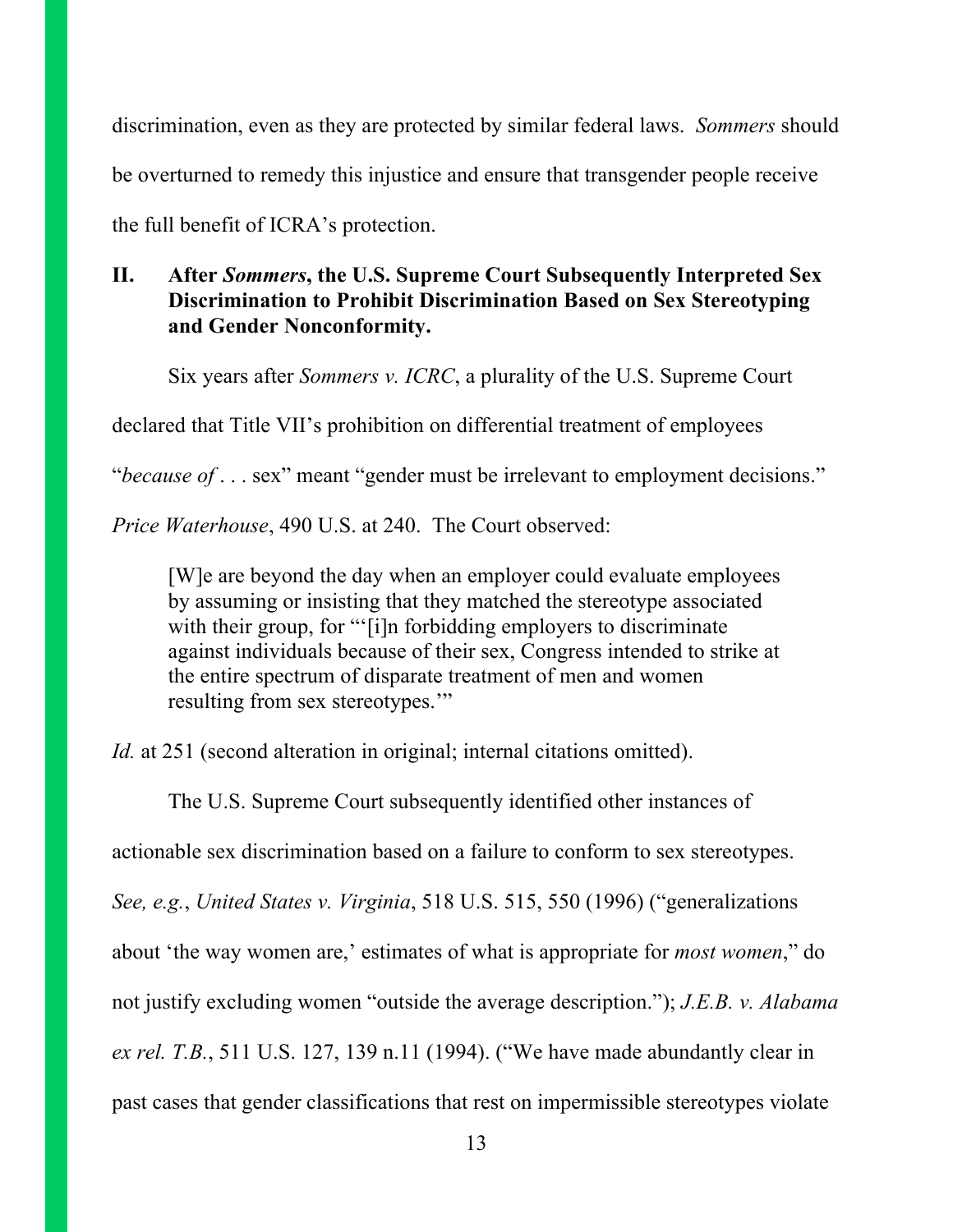the Equal Protection Clause, even when some statistical support can be conjured up for the generalization.").

In *Oncale v. Sundowner Offshore Services, Inc.*, 523 U.S. 75 (1998), the Supreme Court interpreted Title VII to prohibit same-sex sexual harassment, *id*. at 79. In doing so, it wrote, "[S]tatutory prohibitions often go beyond the principal evil to cover reasonably comparable evils, and it is ultimately the provisions of our laws rather than the principal concerns of our legislators by which we are governed." *Id*. Recently, in *Sessions v. Morales-Santana*, 137 S. Ct. 1678 (2017), the Court described the dangerous nature of laws themselves grounded in gender stereotypes, writing, "Overbroad generalizations of that order, the Court has come to comprehend, have a constraining impact, descriptive though they may be of the way many people still order their lives," *id.* at 1692-93.

The evolution of the Court's interpretation of actionable sex discrimination reflects a desire to situate statutory language in the context of modern workplaces, schools, and public accommodations. The Iowa Supreme Court has recognized this evolution and indicated its openness to it. In *Nelson v. James H. Knight DDS*, *P.C.*, 834 N.W.2d 64 (Iowa 2013), this Court remarked, "[A] decision based on a gender stereotype can amount to unlawful sex discrimination," *id*. at 71 (citing *Price Waterhouse* and *Schwenk v. Hartford*, 204 F.3d 1187, 1202 (9th Cir. 2000));

14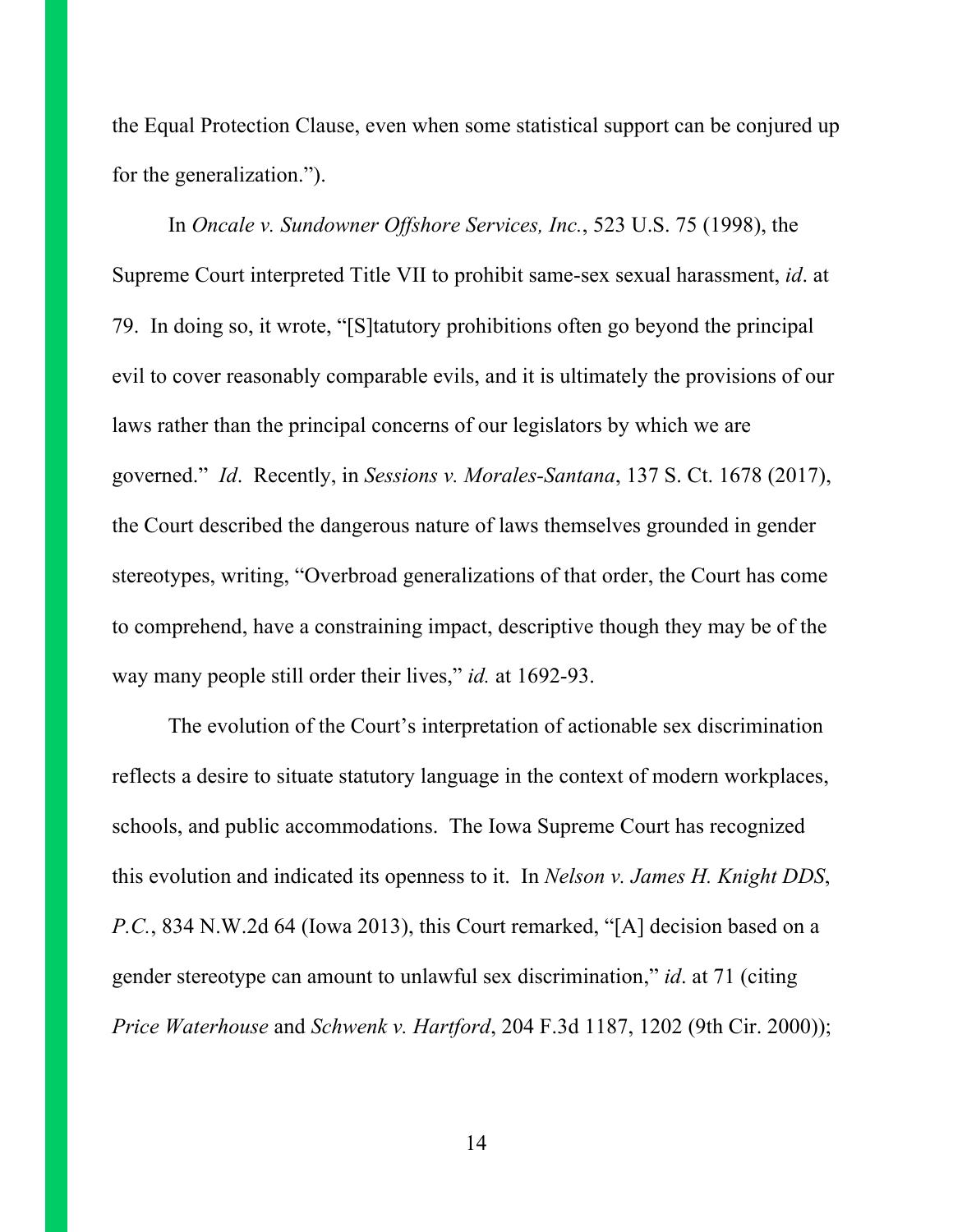*id.* ("If Nelson could show that she had been terminated because she did not conform to a particular stereotype, this might be a different case").

In concurrence, Chief Justice Cady observed that, when interpreting civil rights statutes:

[T]he process provided by the courts can often be the best environment for those echoes to be heard with greater clarity, aided by the benefit of a greater understanding achieved over the passage of time. . . . [T]he accumulation of court cases continues to shape [sex discrimination's] meaning, all seeking to express the intention of the legislature and to fulfill the purpose of these statutes.

*Id.* at 73-74 (Cady, C.J., concurring). Moreover, "[s]ince the enactment of this nation's civil rights law in 1964, courts have generally interpreted 'sex' discrimination in the workplace to mean employment discrimination as a result of a person's gender status." *Id.* at 74 (Cady, C.J., concurring) (citing *Smith*, 378 F.3d at 575).

As the discussion below illustrates, the groundwork has been laid for this Court to acknowledge the sea change in the federal law around sex discrimination, overrule *Sommers*, and adopt a broader interpretation of ICRA's prohibition on sex discrimination.

- //
- //
- //

15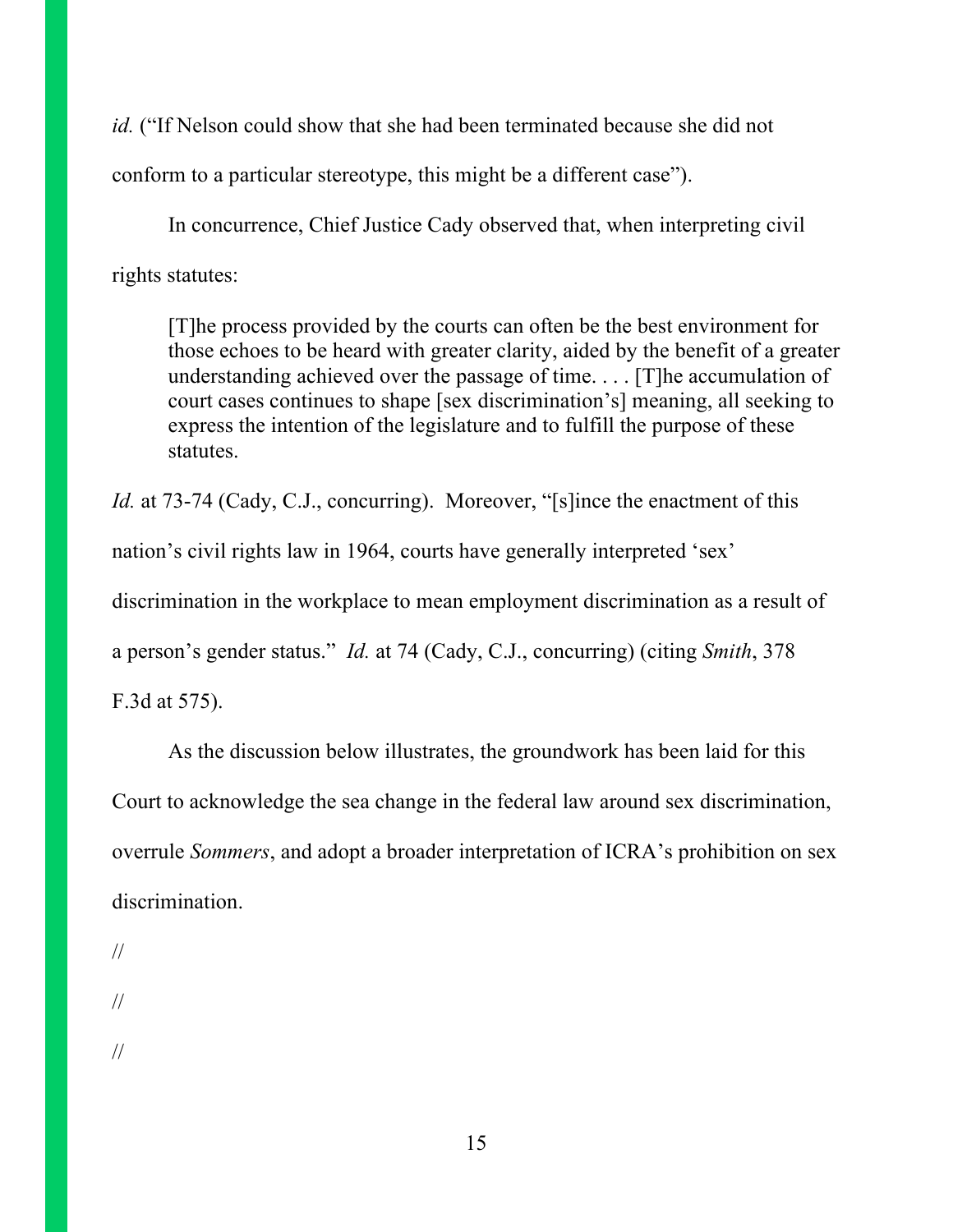#### **Virtually All Federal Courts to Consider the Question Have Held That Federal Prohibitions on Sex Discrimination Protect Transgender People.**

After *Price Waterhouse*, numerous federal courts have concluded that federal prohibitions on sex discrimination include discrimination against transgender people. The First, Sixth, Seventh, Ninth, and Eleventh Circuits have definitively ruled on the matter, while the remaining circuit courts have either considered the matter favorably or, in the absence of circuit precedent, their district courts have followed the favorable rulings of other circuits. The following is a brief summary of the current landscape.

The First Circuit held the plaintiff asserted a valid claim for sex discrimination under the Equal Credit Opportunity Act after a loan officer turned the plaintiff away "because she thought that Rosa's attire did not accord with his male gender." *Rosa v. Park W. Bank & Tr. Co.*, 214 F.3d 213, 215 (1st Cir. 2000); *see id.* at 216 (incorporating *Price Waterhouse*).

In the Second Circuit, the District of Connecticut ruled in favor of a plaintiff denied employment after she disclosed her identity as a transgender person and her intent to begin work as a woman. *Fabian v. Hosp. of Cent. Conn.*, 172 F. Supp. 3d 509, 512 (D. Conn. 2016). In denying summary judgment to the defendant, the court held:

*Price Waterhouse* shows that gender-stereotyping *is* sex discrimination *per se*. That is, the plurality and concurrences do not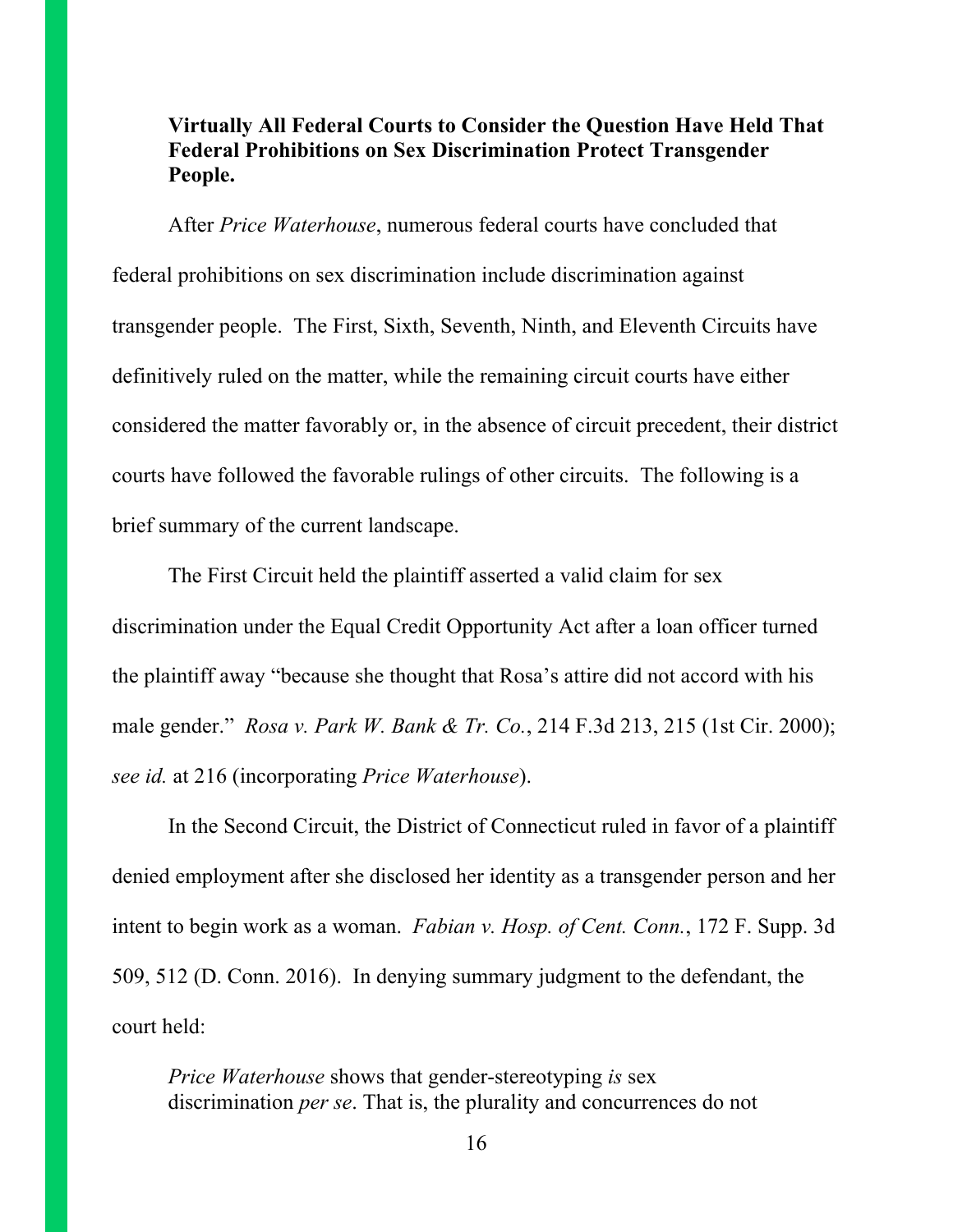create a fundamentally new cause of action, but rather rely on an understanding of the scope of Title VII's prohibition against discrimination "because of sex" that reaches discrimination based on stereotypical ideas about sex.

*Id* at 522.

The Third Circuit has not reached the question of whether gender identity discrimination is a form of impermissible sex stereotyping, but has observed that a school district's policy giving transgender students access to facilities corresponding with their gender identity was a proactive effort to "avoid[] the issues that may otherwise have occurred under Title IX." *Doe v. Boyertown Area Sch. Dist.*, 897 F.3d 518, 536 (3d Cir. 2018), *pet. for panel reh'g granted*, 897 F.3d 515 (mem.) (3d Cir. 2018). Several of its district courts have recognized that unlawful sex-stereotyping discrimination extends to transgender people. *See, e.g.*, *Evancho v. Pine-Richland Sch. Dist.*, 237 F. Supp. 3d 267, 297 (W.D. Pa. 2017) (holding that transgender plaintiffs "demonstrated a reasonable likelihood of showing that Title IX's prohibition of sex discrimination includes discrimination as to transgender individuals based on their transgender status and gender identity"); *Mitchell v. Axcan Scandipharm, Inc.*, No. Civ.A. 05-243, 2006 WL 456173, at \*2 (W.D. Pa. Feb. 17, 2006) (holding that a transgender plaintiff properly alleged sex discrimination claims under Title VII and Pennsylvania law based on "facts showing that his failure to conform to sex stereotypes of how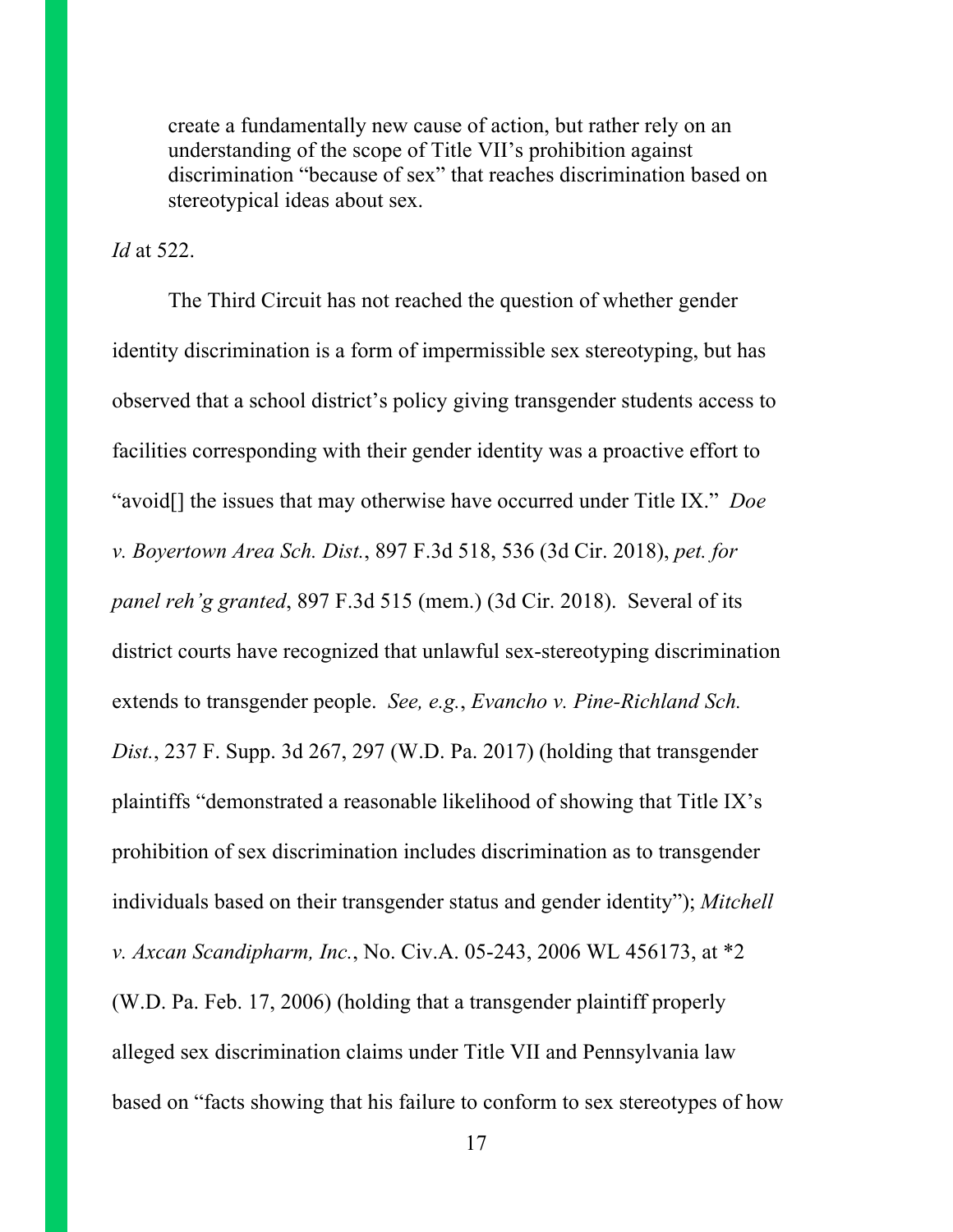a man should look and behave was the catalyst behind defendant's actions.").

The Fourth Circuit had an opportunity to consider the matter in *G.G. ex rel. Grimm v. Gloucester County School Board*, but changing federal regulations rendered a dispositive ruling elusive. 822 F.3d 709 (4th Cir. 2016), *vacated and remanded*, 137 S. Ct. 1239 (2017). Last year, the Fourth Circuit remanded the case to the Eastern District of Virginia for further consideration. *Grimm v. Gloucester Cty. Sch. Bd.*, 869 F.3d 286 (4th Cir. 2017). The district court recently concluded that "allegations of gender stereotyping are cognizable Title VII sex discrimination claims and, by extension, cognizable Title IX sex discrimination claims," and that the plaintiff "sufficiently pled a Title IX claim of sex discrimination under a gender stereotyping theory." *Grimm v. Gloucester Cty. Sch. Board*, 302 F. Supp. 3d 730, 746, 748 (E.D. Va. 2018). The court recently certified an appeal to the Fourth Circuit. Order, ECF. No. 153, No. 15-cv-54-AWA (Jun. 5, 2018).

In the Fifth Circuit, the Southern District of Texas held, "Title VII is violated when an employer discriminates against any employee, transsexual or not, because he or she has failed to act or appear sufficiently masculine or feminine enough for an employer." *Lopez v. River Oaks Imaging & Diagnostic Grp., Inc.*, 542 F. Supp. 2d 653, 660 (S.D. Tex. 2008) (quoting *Schroer v. Billington*, 525 F. Supp. 2d 58, 63 (D.D.C. 2007)).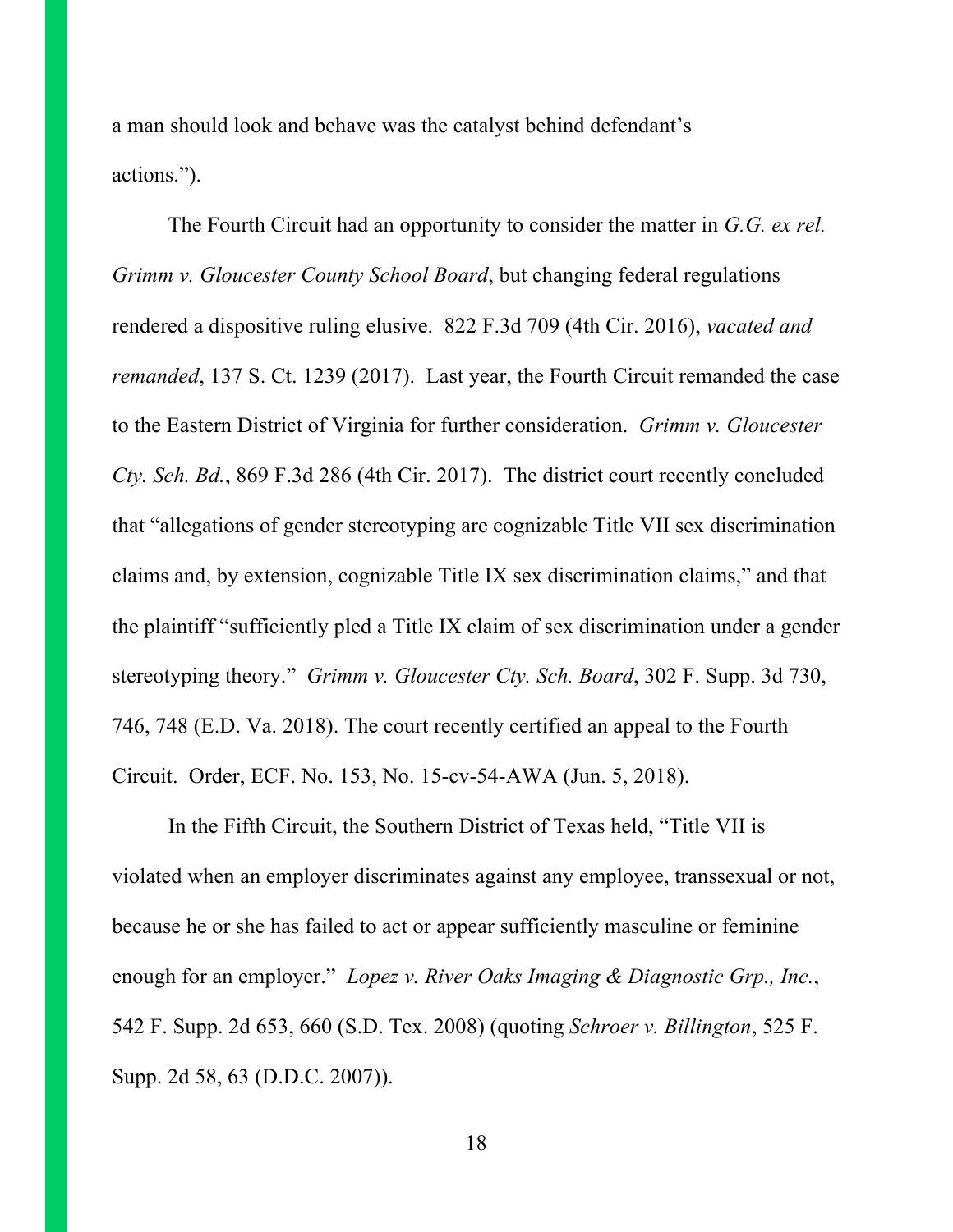The Sixth Circuit has rendered a series of influential decisions holding that transgender employees can state a sex discrimination claim under Title VII when an employer's adverse action is based on the employee's failure to conform to sex stereotypes. *E.E.O.C. v. R.G. & G.R. Harris Funeral Homes, Inc.*, 884 F.3d 560 (6th Cir. 2018); *Barnes v. City of Cincinnati*, 401 F.3d 729 (6th Cir. 2005); *Smith v. City of Salem*, 378 F.3d 566 (6th Cir. 2004).

Last year, the Seventh Circuit recognized a right of action for transgender people under Title IX's prohibition on sex discrimination, contrary to its decision under Title VII in *Ulane v. Eastern Airlines, Inc.*, 742 F.3d 1081 (7th Cir. 1984). In *Whitaker v. Kenosha Unified Sch. Dist. No. 1 Bd. of Educ.*, 858 F.3d 1034 (7th Cir. 2017), *cert. dismissed*, 138 S. Ct. 1260 (2018), the court enjoined a school district policy forbidding a transgender student from accessing restrooms that conformed with his gender identity, *id.* at 1039. In doing so, it held that transgender students can "bring[] sex-discrimination claims based upon a theory of sex-stereotyping as articulated four years later by the Supreme Court in *Price Waterhouse v. Hopkins*[.]" *Id.* at 1047 (contrary to the "reasoning" in *Ulane*).

The Eighth Circuit recently "assume[d]" without deciding that the "prohibition on sex based discrimination under Title VII . . . encompasses protection for transgender individuals." *Tovar v. Essentia Health*, 857 F.3d 771,

19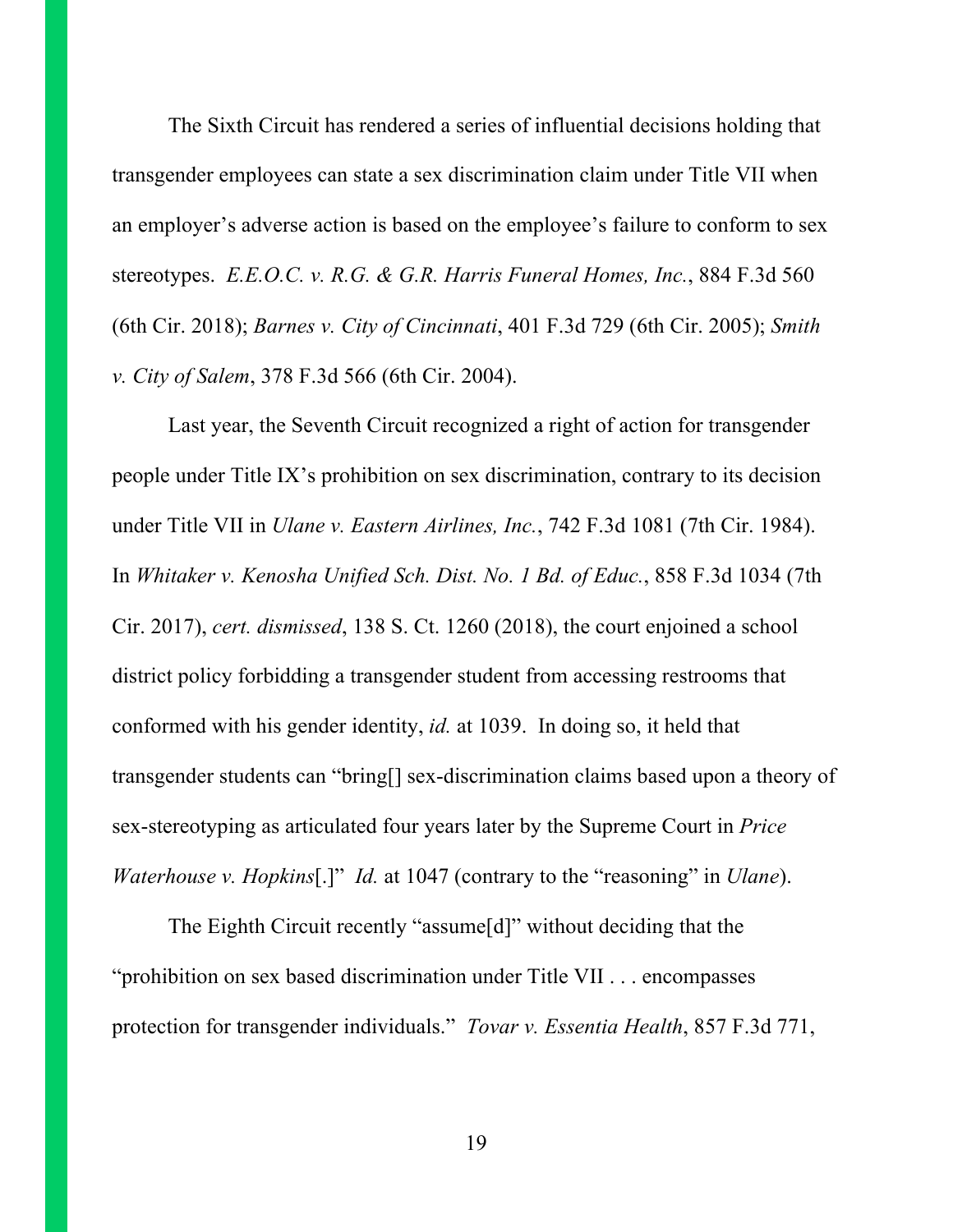775 (8th Cir. 2017).<sup>2</sup> The Eighth Circuit had previously acknowledged the impact of *Price Waterhouse*, holding "[g]ender stereotyping can violate Title VII when it influences employment decisions." *Hunter v. United Parcel Serv., Inc.*, 697 F.3d 697, 702 (8th Cir. 2012).

The Ninth Circuit issued an early decision recognizing that *Price* 

*Waterhouse*'s sex-stereotyping analysis overruled previous cases excluding

transgender people from sex discrimination protections, including its decision in

*Holloway v. Arthur Anderson & Co.*:

The initial judicial approach taken in cases such as *Holloway* has been overruled by the logic and language of *Price Waterhouse*. In *Price Waterhouse*, which was decided after *Holloway* and *Ulane*, the Supreme Court held that Title VII barred not just discrimination based on the fact that Hopkins was a woman, but also discrimination based on the fact that she failed "to act like a woman"—that is, to conform to socially-constructed gender expectations.

*Schwenk v. Hartford*, 204 F.3d 1187, 1201-02 (9th Cir. 2000) (quoting *Price* 

*Waterhouse*, 490 U.S. at 240).

 $\overline{\phantom{a}}$ 

The Tenth Circuit has not explicitly joined its sister circuits, but has

"assume[d], without deciding," that a transgender individual could raise a claim of

discrimination "because of sex" under Title VII based on his or her failure to

<sup>&</sup>lt;sup>2</sup> The court did not reach a full analysis of the Title VII claim because it held that the plaintiff lacked standing. *Tovar*, 857 F.3d at 776. On remand, the district court recently held that "Title VII, and by extension Title IX, recognize that sex discrimination encompasses gender-identity discrimination." *Tovar v. Essentia Health*, No. 16-100, 2018 WL 4516949, at \*3 (D. Minn. Sept. 20, 2018).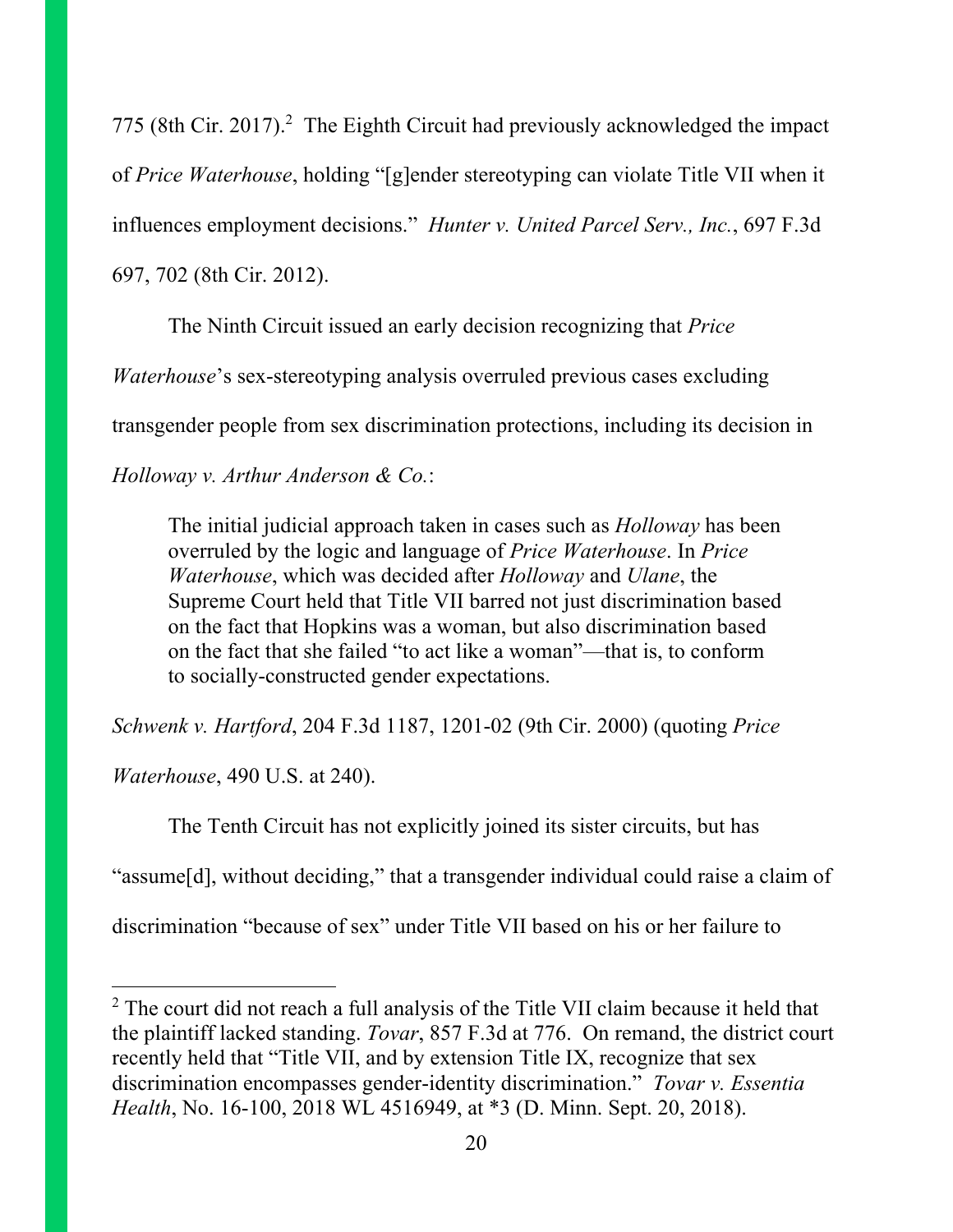conform to sex stereotypes. *Etsitty v. Utah Transit Auth.*, 502 F.3d 1215, 1224 (10th Cir. 2007). The panel observed that "[a] number of courts have relied on *Price Waterhouse* to expressly recognize a Title VII cause of action for discrimination based on an employee's failure to conform to stereotypical gender norms," and proceeded based on the assumption that the plaintiff had established a prima facie case of discrimination under the *Price Waterhouse* theory of gender stereotyping. *Id.* at 1223-24.

The Eleventh Circuit documented the growing national consensus in *Glenn v. Brumby*, 663 F.3d 1312 (11th Cir. 2011), an Equal Protection case that has become a lodestar in this area of law. Relying on the long line of circuit and district court cases preceding it, the court held, "[D]iscrimination against a transgender individual because of her gender-nonconformity is sex discrimination, whether it's described as being on the basis of sex or gender. Indeed, several circuits have so held." *Id.* at 1317 (citing and discussing *Schwenk*, 204 F.3d at 1198-203; *Rosa*, 214 F.3d at 215-16; *Smith*, 378 F.3d at 569, 572; *Barnes*, 401 F.3d 729). The court continued, "All persons, whether transgender or not, are protected from discrimination on the basis of gender stereotype. . . . An individual cannot be punished because of his or her perceived gender non-conformity." *Id.* at 1318-19.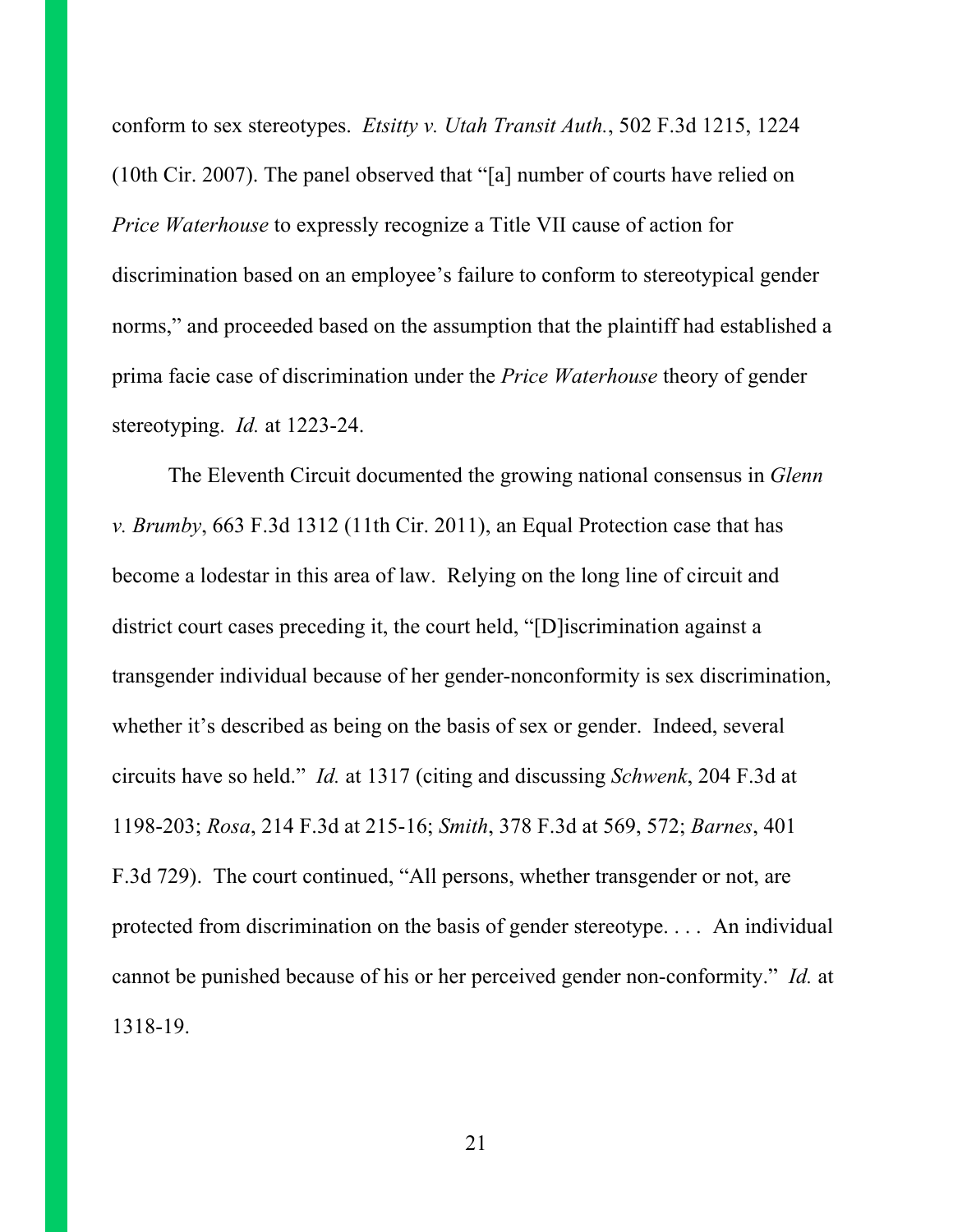Finally, in the D.C. Circuit, the District of D.C. has held that a decision not to hire a transgender candidate "was infected by sex stereotypes" and that, "[u]ltimately, I do not think that it matters for purposes of Title VII liability whether the [Defendant] withdrew its offer of employment because it perceived Schroer to be an insufficiently masculine man, an insufficiently feminine woman, or an inherently gender-nonconforming transsexual." *Schroer v. Billington*, 577 F. Supp. 2d 293, 305 (D.D.C. 2008). The court concluded that, "Schroer is entitled to judgment based on a *Price Waterhouse*-type claim for sex stereotyping." *Id.*

As the foregoing illustrates, federal case law has shifted with "near-total uniformity," *Glenn*, 663 F.3d at 1218 n.5, since *Sommers v. ICRC* was decided. Courts across the country now recognize the right of transgender people to challenge sex discrimination arising from sex stereotyping. Allowing *Sommers* to stand denies transgender people the ability to challenge sex-stereotyping discrimination under ICRA, while they are able to do so under similar federal laws.

### **III. The Federal Decisions Relied on in** *Sommers* **Are No Longer Good Law.**

*Sommers* relied on four federal cases from the Eighth Circuit, Ninth Circuit, the District of Maryland, and the Northern District of California to determine that the ICRA's prohibition against sex discrimination did not cover transgender individuals. *Sommers v. ICRC*, 337 N.W.2d at 474 (citing *Sommers v. Budget* 

22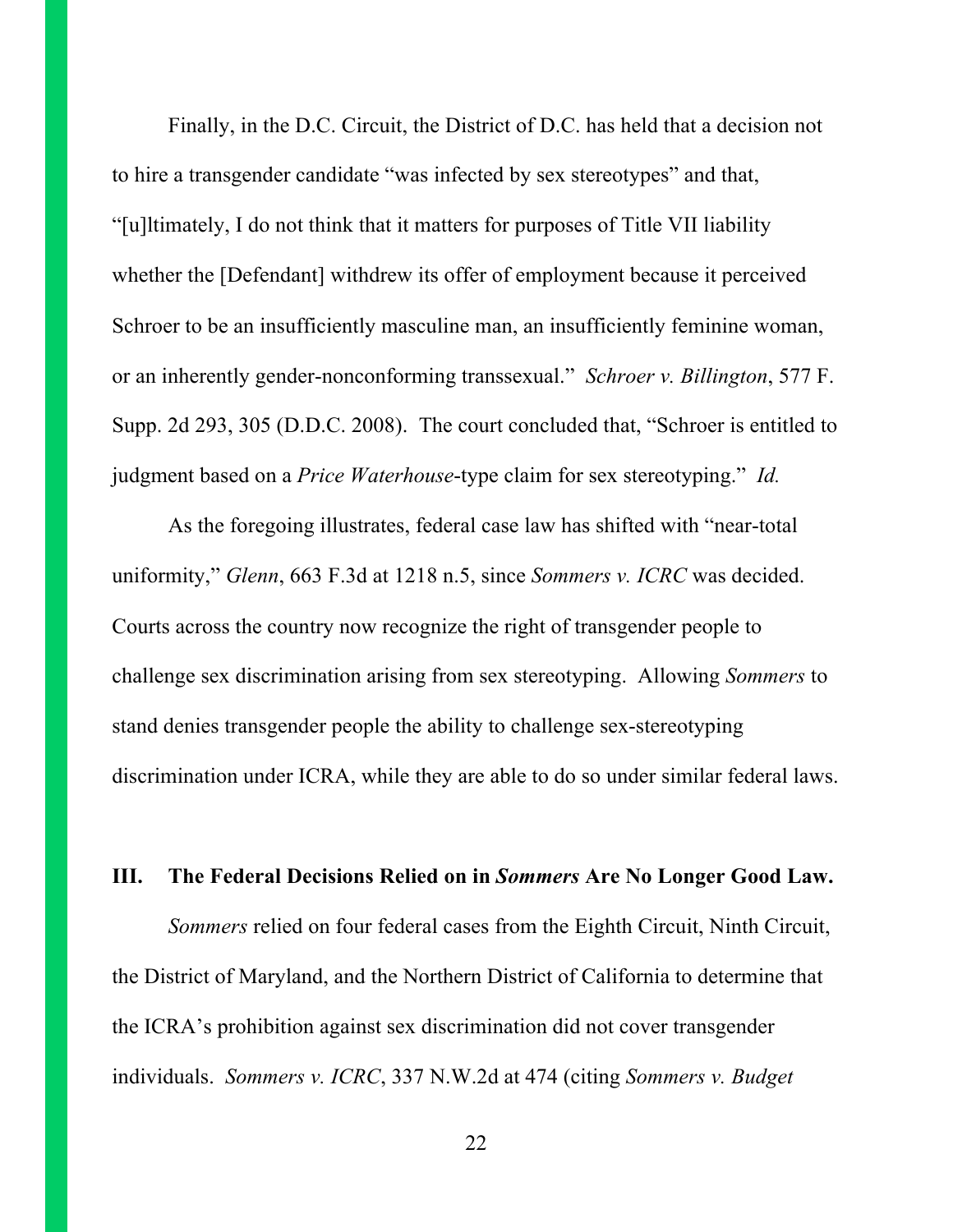*Mktg., Inc.*, 667 F.2d 748 (Eighth Circuit); *Holloway*, 566 F.2d 659 (Ninth Circuit); *Powell*, 436 F. Supp. 369 (District of Maryland); *Voyles*, 403 F. Supp. 456 (Northern District of California)). Those decisions are no longer good law, and thus *Sommers* stands on untenable grounds.

#### **A.** *Sommers v. Budget Marketing, Inc.*

Though the Eighth Circuit has not overruled *Sommers v. Budget Marketing*, as described above, it has recognized the impact of *Price Waterhouse* and recently "assume[d]" without deciding that transgender people are protected by Title VII's prohibition on sex discrimination. *Tovar*, 857 F.3d at 775; *Hunter*, 697 F.3d at 702.

In addition, multiple district courts in the Eighth Circuit have openly departed from *Sommers*. *See, e.g.*, *Dawson v. H&H Elec., Inc.*, No. 4:14CV00583 SWW, 2015 WL 5437101, at \*3 (E.D. Ark. Sept. 15, 2015) (noting that it is "well settled" that Title VII "prohibits an employer from taking adverse action because an employee's behavior or appearance fails to conform to gender stereotypes"); *Radtke v. Miscellaneous Drivers & Helpers Union Loc. 638 Health, Welfare, Eye & Dental Fund*, 867 F. Supp. 2d 1023, 1032 (D. Minn. 2012) ("In any case, the 'narrow view' of the term 'sex' in Title VII in . . . *Sommers* 'has been eviscerated by *Price Waterhouse*.'").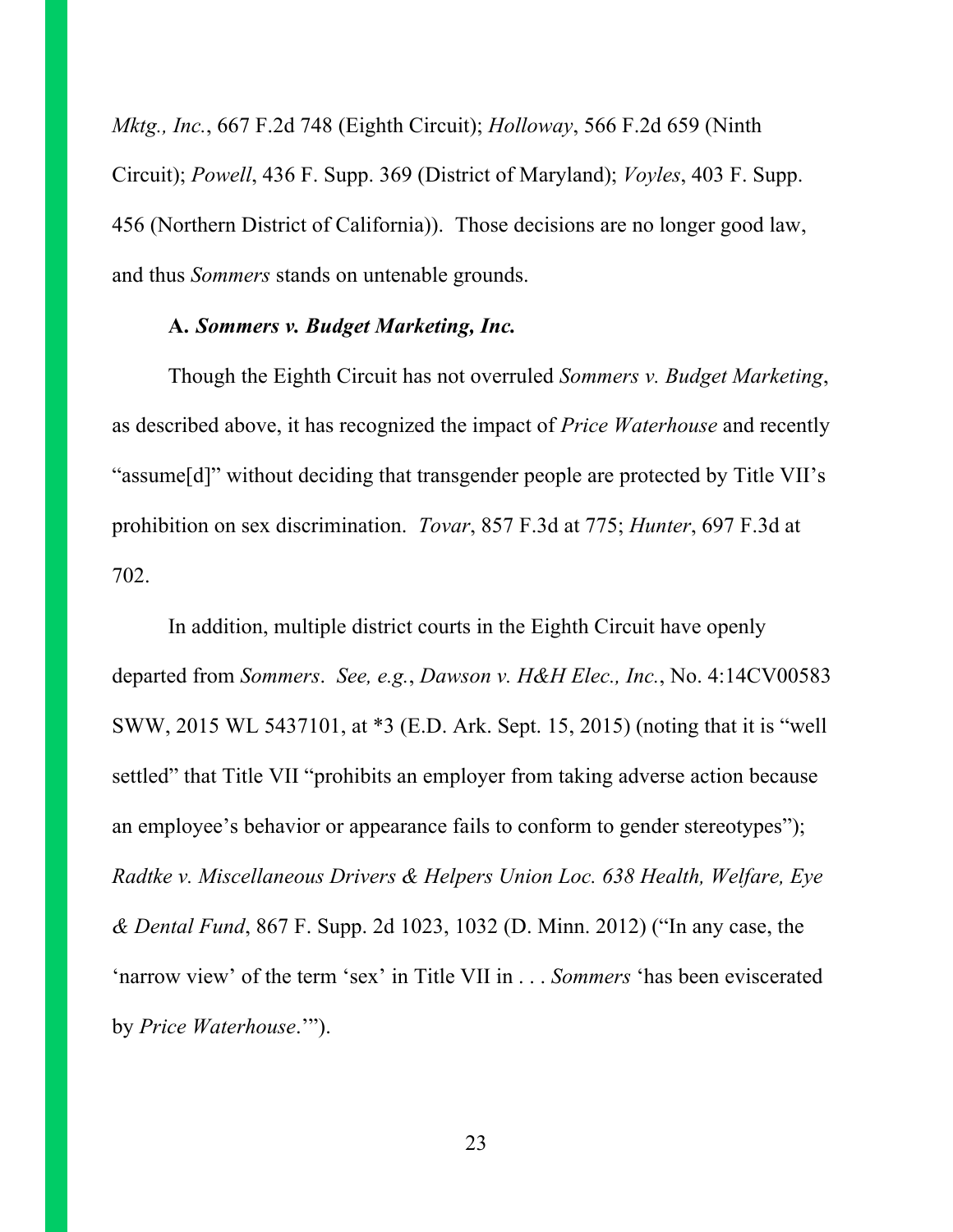### **B.** *Holloway v. Arthur Anderson & Co.* **and** *Voyles v. Ralph K. Davies Medical Center*

As noted above, the Ninth Circuit explicitly overruled *Holloway v. Arthur Anderson* and implicitly overruled *Voyles v. Ralph K. Davies Medical Center* with its decision in *Schwenk v. Hartford*, 204 F.3d at 1201-02. Multiple courts in the Ninth Circuit have recognized that "*Holloway* is no longer good law" after *Schwenk*. *Norsworthy v. Beard*, 87 F. Supp. 3d 1104, 1118-19 (N.D. Cal. 2015). *See also Duronslet v. Cty. of Los Angeles*, 266 F. Supp. 3d 1213, 1222 (C.D. Cal. 2017) (same); *Roberts v. Clark Cty. Sch. Dist.*, 215 F. Supp. 3d 1001, 1011 n. 76 (D. Nev. 2016) (same).

#### **C.** *Powell v. Read's, Inc.*

Though the Fourth Circuit has not yet issued an opinion in this area, the District of Maryland has abandoned the position it took in *Powell v. Read's, Inc. See, e.g.*, *M.A.B. v. Bd. of Educ. of Talbot Cty.*, 286 F. Supp. 3d 704, 714 (D. Md. 2018) (holding "transgender discrimination is per se actionable sex discrimination under Title VII based on *Price Waterhouse*"); *Finkle v. Howard Cty.*, 12 F. Supp. 3d 780, 788 (D. Md. 2014) (concluding that on the basis of the Supreme Court's holding in *Price Waterhouse*, . . . Plaintiff's claim that she was discriminated against 'because of her obvious transgendered status' is a cognizable claim of sex discrimination under Title VII.").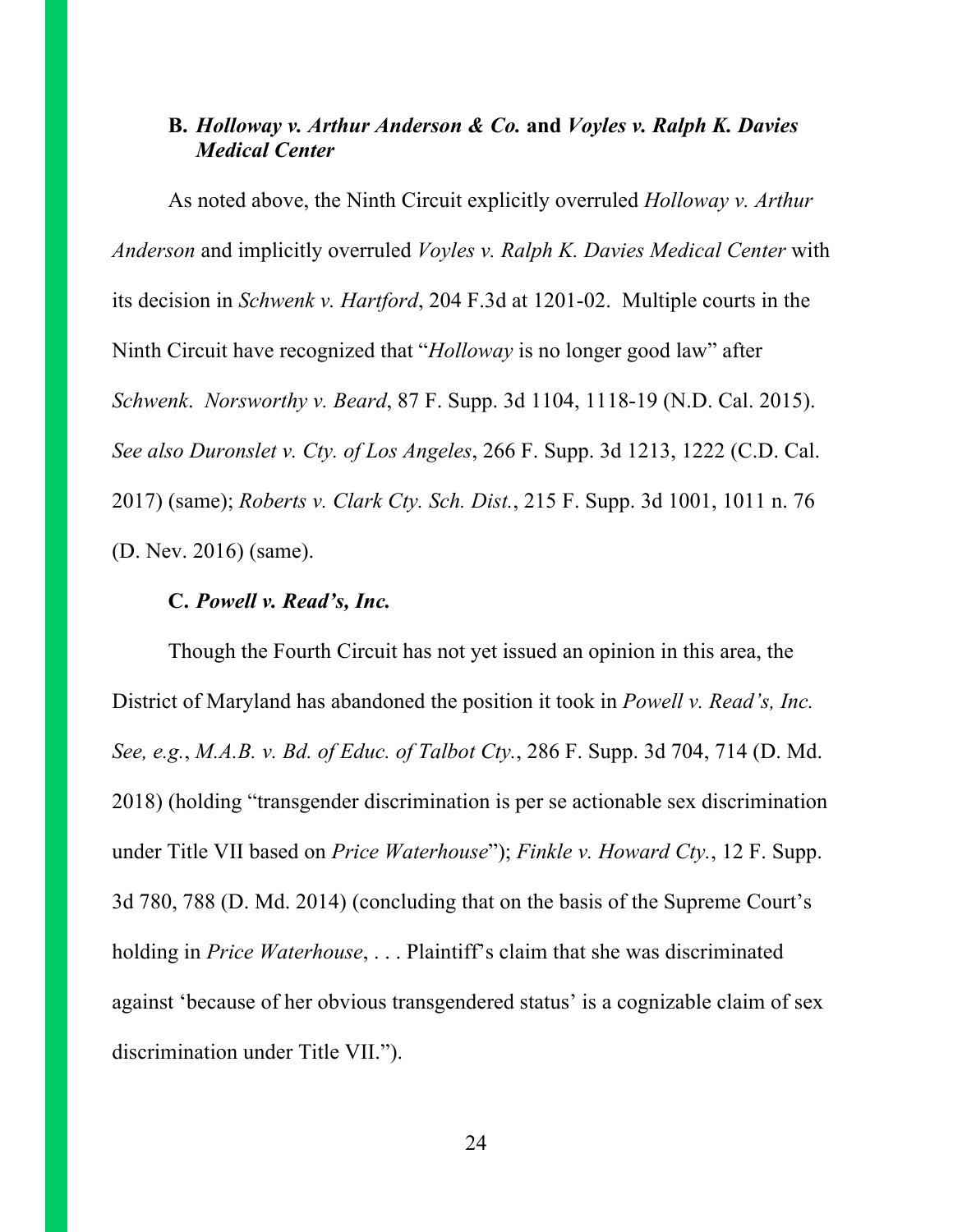This Court has held, "Stare decisis does not prevent the court from reconsidering, repairing, correcting or abandoning past judicial announcements when error is manifest." *McElroy*, 703 N.W.2d at 395 (quoting *Miller v. Westfield Ins. Co.*, 606 N.W.2d 301, 306 (Iowa 2000)). The ground upon which *Sommers*  was built has crumbled, and this appeal provides an opportunity for the Court to correct it.

# **IV. There is No Need to Parse Between Discrimination Based on Gender Identity and That Based on Sex.**

The addition of gender identity as a protected category under ICRA should not preclude transgender people from availing themselves of its protections from discrimination because of sex. To find otherwise would require this Court to parse between discrimination based on "gender identity" and discrimination based on "sex," where the former is actionable, while the latter is not. This is contrary to the approach taken in other states and, as multiple federal courts have discovered, ultimately unworkable. It also frustrates the legislature's intent that ICRA "be construed broadly to effectuate its purposes." Iowa Code  $\S 216.18(1)$ .

//

//

//

//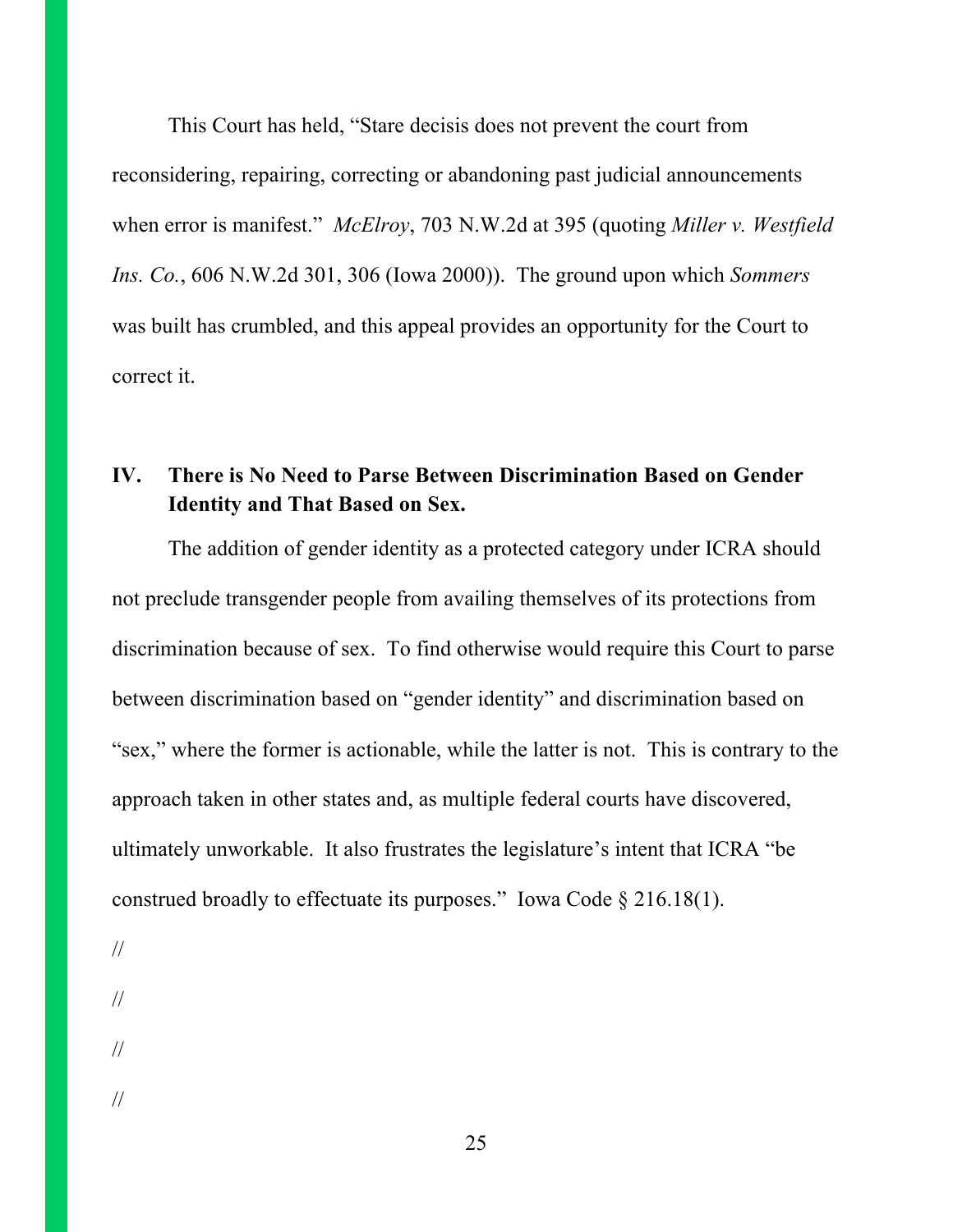#### **A. Other State Statutes That Enumerate Gender Identity as a Protected Category Do Not Exclude Transgender Individuals from Protection from Discrimination Based on Sex.**

Iowa is one of twenty-four states, including the District of Columbia, that expressly bar discrimination based on gender identity in addition to sex.<sup>3</sup> No court has held that these statutes protect transgender people only from discrimination based on gender identity.

At least one court has found that explicit state protections against discrimination based on gender identity do *not* preclude relief for plaintiffs under parallel sex discrimination provisions. In *Smith v. Avanti*, 249 F. Supp. 3d 1194 (D. Colo. 2017), the District of Colorado, interpreting the Colorado Anti-Discrimination Act (CADA), found that the defendant discriminated on the basis of both sex and sexual orientation (defined to include "transgender status"), *id* at 1202 (citing Colo. Rev. Stat. § 24-34-301(7)), 1203. In the absence of a statutory definition for "sex," the court looked to federal civil rights laws and concluded there was "no reason why the analysis . . . should not be equally applicable under the CADA." *Id*

 $\overline{\phantom{a}}$ 

<sup>3</sup> *See* Movement Advancement Project, *Snapshot: LGBT Equality by State*, http://www.lgbtmap.org/equality-maps/legal\_equality\_by\_state/ (last updated Sept. 17, 2018). Twenty states and the District of Columbia include gender identity provisions in antidiscrimination statutes. New York, Michigan, and Pennsylvania have interpreted their civil rights statutes as encompassing gender identity. *Id.*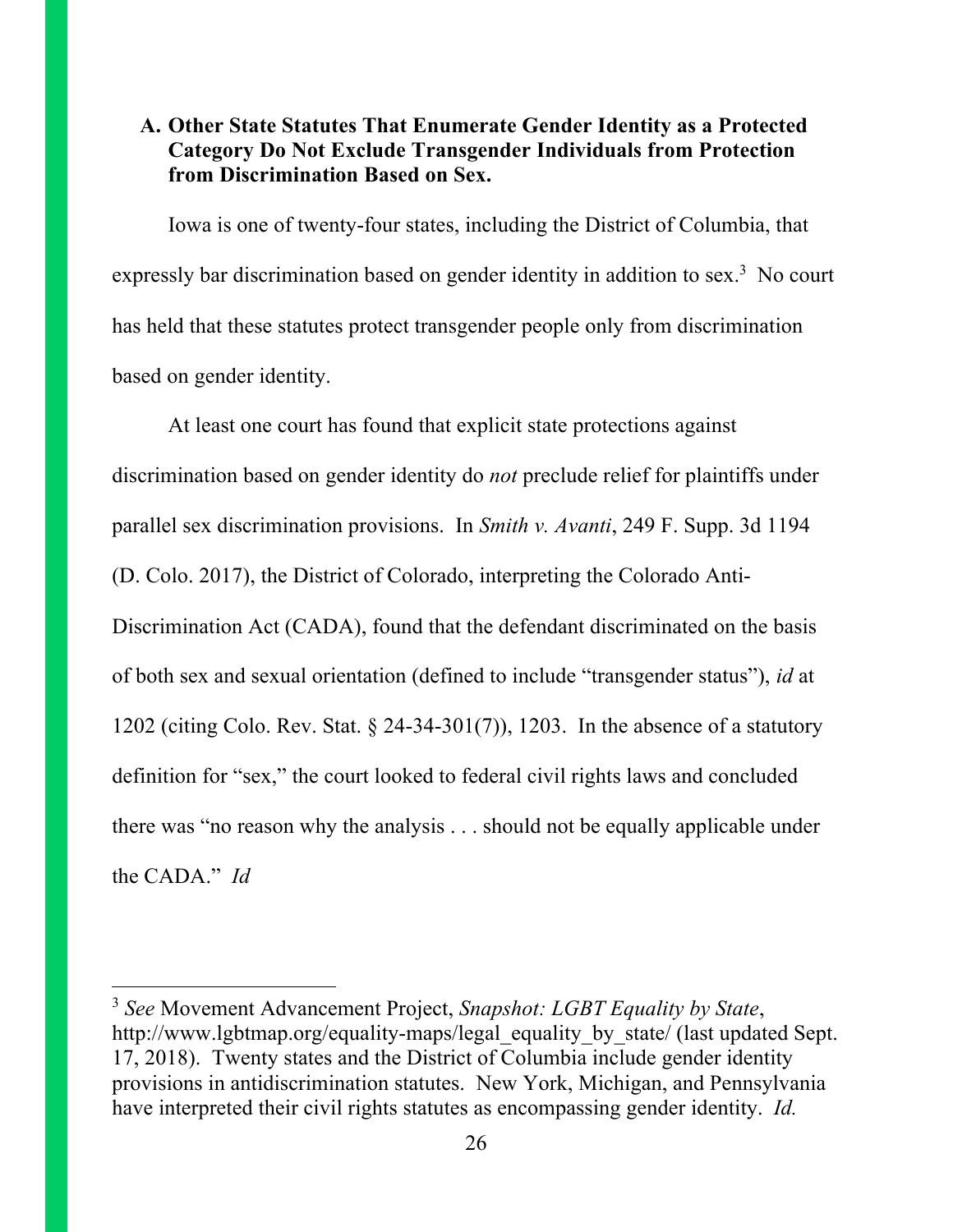Even after states have added gender identity as a separate protected category in their antidiscrimination laws, courts continued to look to federal caselaw to interpret these statutes. This models the approach taken in Iowa. The ICRA "'only pronounces a general proscription against discrimination and we have looked to the corresponding federal statutes to help establish the framework to analyze claims and otherwise apply our statute.'" *Goodpaster v. Schwan's Home Serv., Inc.*, 849 N.W.2d 1, 9 (Iowa 2014) (quoting *Casey's Gen. Stores, Inc. v. Blackford*, 661 N.W.2d 515, 519 (Iowa 2003)).

For example, the Eighth Circuit has recognized that federal law can guide interpretations of the Minnesota Human Rights Act, which protects sex and gender identity, because of the statute's "substantial similarities" to Title VII. *Hunter*, 697 F.3d at 702 (citing *Wayne v. MasterShield, Inc.*, 597 N.W.2d 917, 921 (Minn. Ct. App. 1999)). Other courts have done so as well. *See Parents for Privacy v. Dallas Sch. Dist. No. 2*, No. 3:17-cv-01813, 2018 WL 3550267, at \*23, \*24 (D. Or. Jul. 24, 2018), *appeal docketed*, No. 18-35708 (9th Cir. Aug. 23, 2018) ("A policy that segregates school facilities based on biological sex and prevents transgender students from accessing facilities that align with their gender identity violates Oregon Law," just as it "would violate Title IX"); *Roberts v. Clark Cty. Sch. Dist.*, 215 F. Supp. 3d 1001, 1011, 1014 (D. Nev. 2016) (concluding that "discrimination 'because of sex' under Title VII includes discrimination based on a person's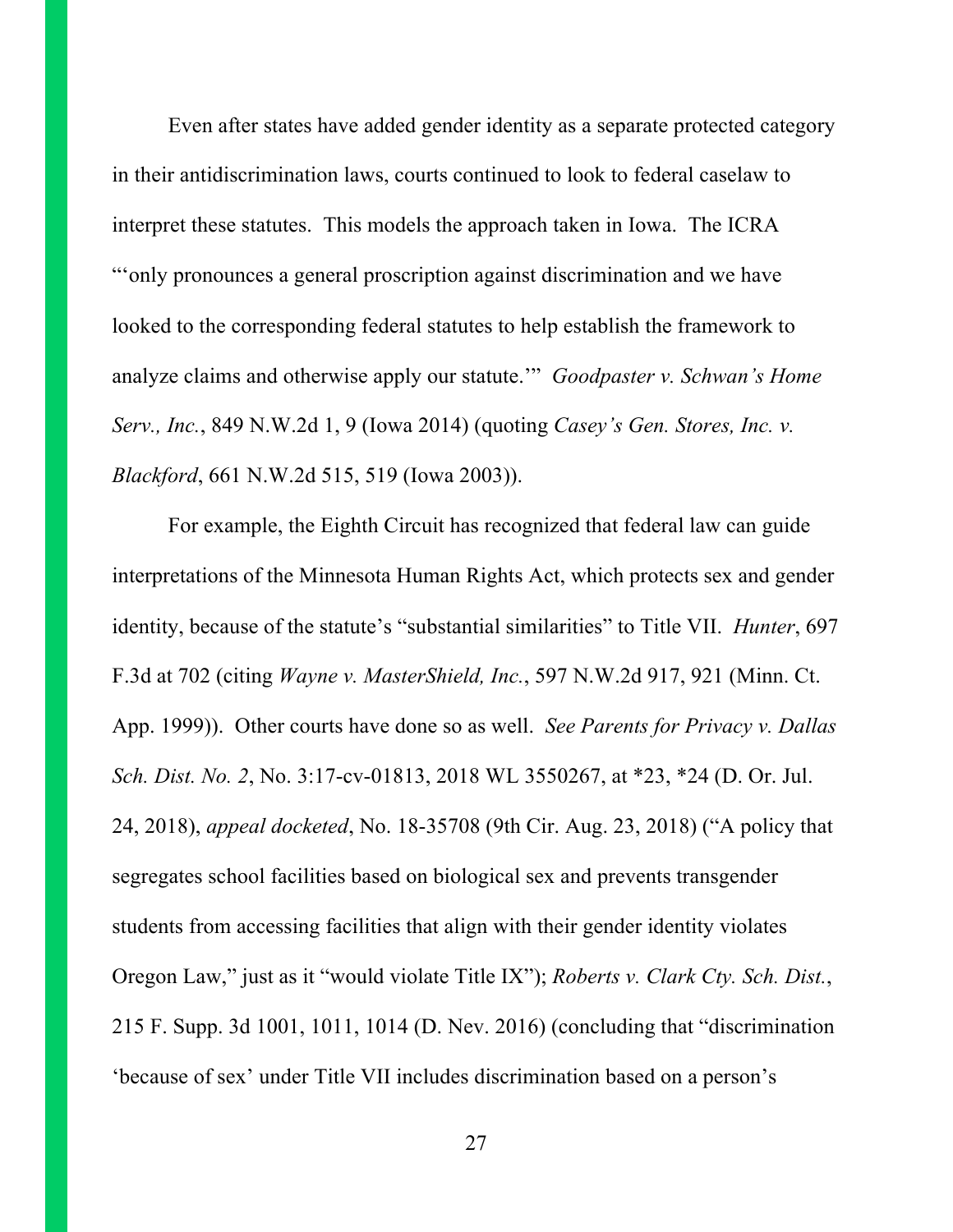gender" just as "Nevada law broadly prohibits 'gender' discrimination") (citing Nev. Rev. Stat. § 613.330(1)); *Wilson v. Phoenix House*, 978 N.Y.S.2d 748, 755- 56 & n.4, 767 (N.Y. Sup. Ct. 2013) (observing a "congruence, or overlap, between discriminating against transgender, gender variant or intersex individuals and discrimination on the basis of gender-based behavioral norms," citing federal law, and holding that under New York City's Human Rights Law "discrimination against a person because of gender nonconformity is discrimination on the basis of gender and/or sex.").

Finally, state courts that looked to federal interpretations of sex as a protected category have not altered their analysis after adding gender identity as a separate protected category in their antidiscrimination laws. *See, e.g.*, *Fabian*, 172 F. Supp. 3d at 514 n.3 ("The relevant federal precedent is generally applicable to [Connecticut Fair Employment Practices Act] claims as well") (citing *Levy v. Comm'n on Hum. Rts. & Opportunities*, 236 Conn. 96, 103 (Conn. 1996)); *id.* at 527 n.12 ("I interpret the same way the parallel CFEPA provisions"); *Lie v. Sky Pub. Corp*., No. 013117J, 2002 WL 31492397, at \*5 (Mass. Super. Ct. Oct. 7, 2002) (finding, "[i]n light of Massachusetts' history of interpreting expansively remedial civil rights legislation," that a transgender plaintiff sufficiently alleged sex discrimination because she "contends that the defendant's conduct was based on stereotyped notions of 'appropriate' male and female behavior in the same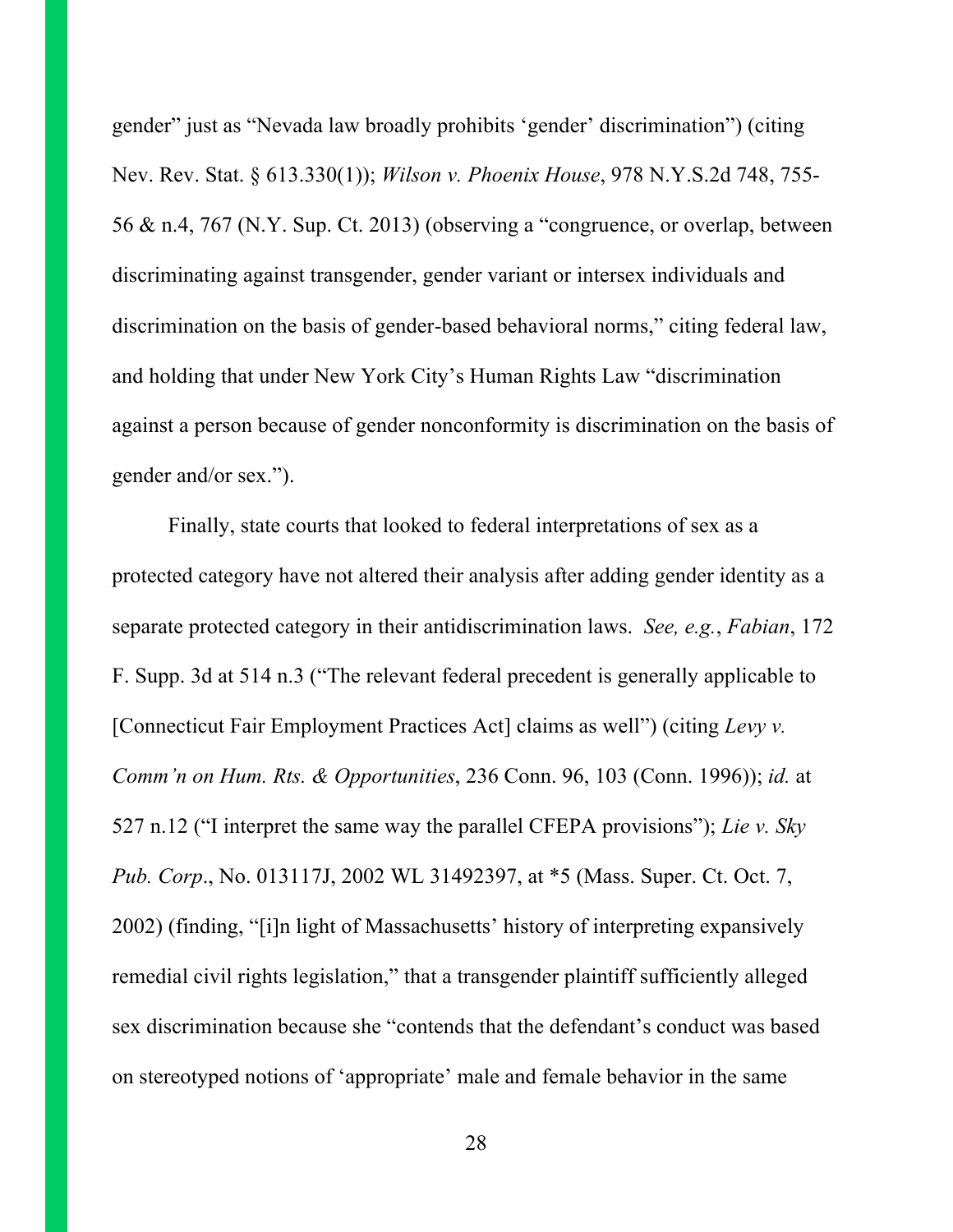manner as the conduct of the defendant in *Price Waterhouse.*") (citing Mass. Gen Laws ch. 151B § 9); *Doe ex rel. Doe v. Yunits*, No. 001060A, 2000 WL 33162199, at \*6 (Mass. Super. Ct. Oct. 11, 2000) ("Federal cases have recognized the impropriety of discriminating against a person for failure to conform with the norms of their biological gender."); *Enriquez v. W. Jersey Health Sys.*, 342 N.J. Super. 501, 514-16 (N.J. Super. Ct. App. Div. 2001) ("We conclude that the reasoning reflected in *. . . Price Waterhouse*, *Schwenk*, and *Rosa* is more closely connected to our own state's historic policy of liberally construing the [Law Against Discrimination] . . . We conclude that sex discrimination under the LAD includes gender discrimination so as to protect plaintiff from gender stereotyping and discrimination for transforming herself from a man to a woman."). Connecticut, Massachusetts, and New Jersey each added gender identity as a protected category in their antidiscrimination statutes after the above decisions were issued, and their courts have not changed course.

#### **B. Courts Have Found Discrimination Based on Gender Identity and Sex to be Inextricably Intertwined.**

Multiple federal courts have recognized that one's gender identity is inherently tied to sex and trying to "draw lines" between the two is "unmanageable." *See Grimm*, 302 F. Supp. 3d at 742 (noting that "attempting to draw lines based on physiological and anatomical characteristics proves unmanageable"). In doing so, they have held that discrimination based on a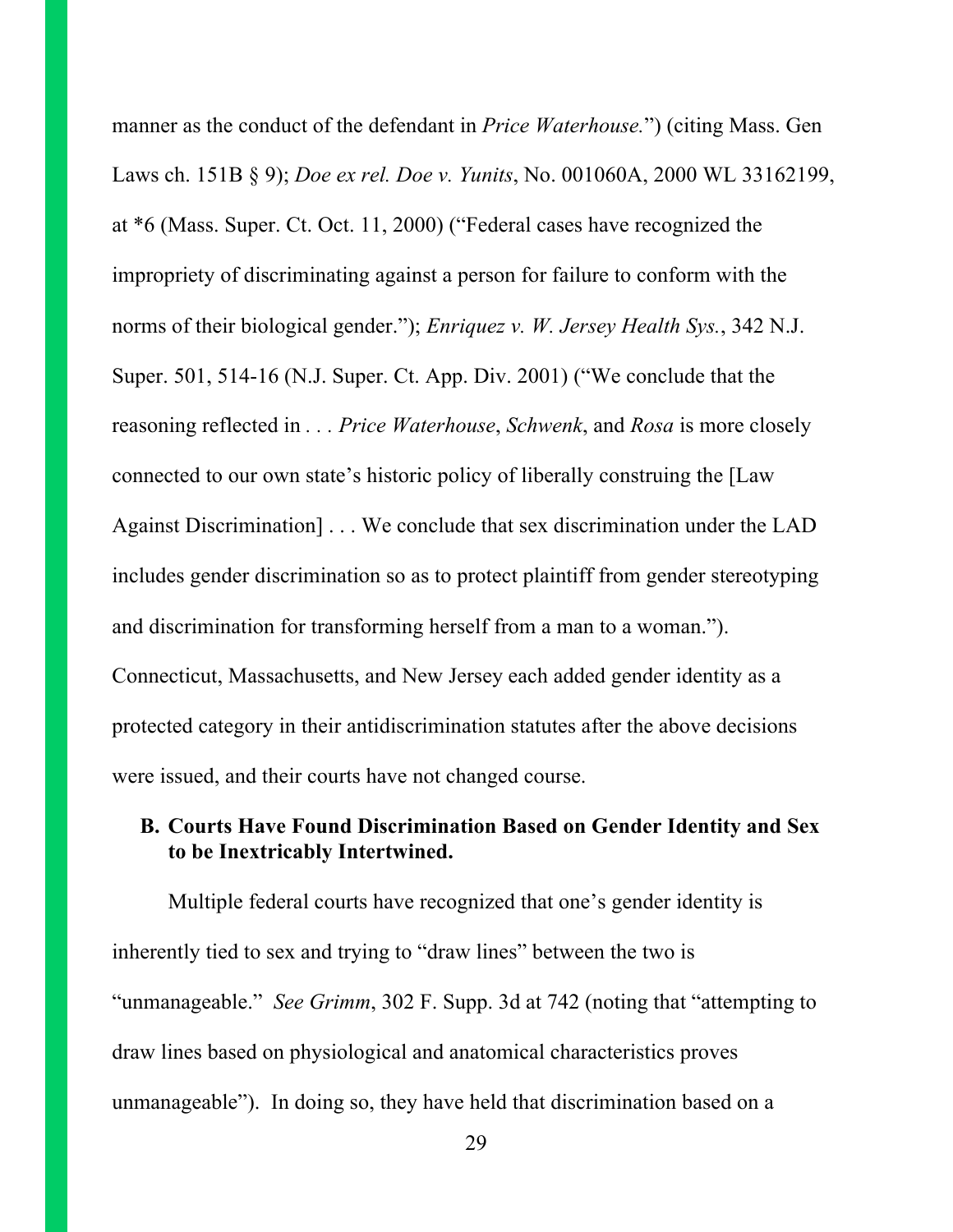person's transgender status and/or gender transition, even absent evidence of sex stereotyping, is unlawful sex discrimination.

In *R.G. and G.R. Funeral Homes*, the Sixth Circuit deemed it "analytically impossible to fire an employee based on that employee's status as a transgender person without being motivated, at least in part, by the employee's sex." 884 F.3d at 575. The court continued,

[A]n employer cannot discriminate on the basis of transgender status without imposing its stereotypical notions of how sexual organs and gender identity ought to align. There is no way to disaggregate discrimination on the basis of transgender status from discrimination on the basis of gender nonconformity, and we see no reason to try.

*Id.* at 576-77. The court acknowledged that while one's "biological sex does not dictate her transgender status," *id.* at 578, it observed that nonetheless "discrimination on the basis of transgender status necessarily entails discrimination on the basis of sex—no matter what sex the employee was born or wishes to be," *id.*

Similarly, the Ninth Circuit held that "the terms 'sex' and 'gender' have become interchangeable," and that civil rights statutes "prohibit discrimination based on gender as well as sex." *Schwenk*, 204 F.3d at 1201-02. The Ninth Circuit rejected the view adopted by earlier, pre-*Price Waterhouse* cases that excluded "gender" from the meaning of "sex" in Title VII and instead concluded that "under *Price Waterhouse*, 'sex' under Title VII encompasses both sex—that is, the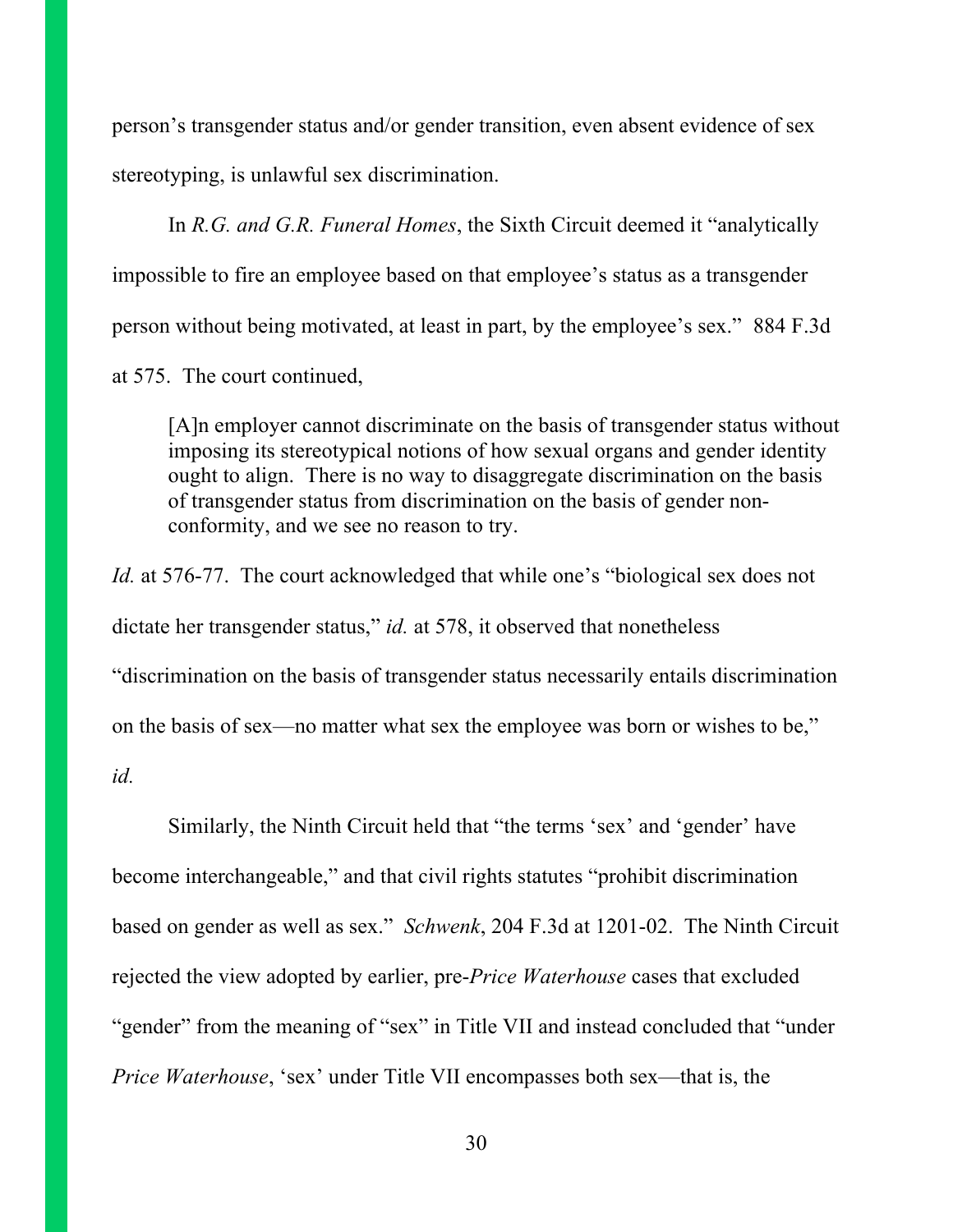biological differences between men and women—*and* gender." *Id.* at 1202. *Schwenk* was correct to do so. After all, if one's dress, hairstyle, and make-up usage constitute aspects of sex—as *Price Waterhouse* confirms that they do—then they also constitute aspects of gender identity, which gives rise to those outward expressions of sex. *See also R.G. & G.R. Funeral Homes*, 884 F.3d at 578 ("After all, a subset of both women and men decline to wear dresses or makeup, but discrimination against any woman on this basis would constitute sex discrimination under *Price Waterhouse*").

Moreover, in the context of Equal Protection, a government policy that infringes on transgender individuals' rights "cannot be stated without referencing sex" and conformity with "the sex-based stereotypes associated with their assigned sex at birth." *See Whitaker*, 858 F.3d at 1051.

Recognizing the right of transgender people to be free from discrimination whether based on gender identity or sex makes practical sense and reflects scientific evidence that the two are not distinct. Gender identity has biological roots, as does sex. *See, e.g.*, Aruna Saraswat et al., *Evidence Supporting the Biologic Nature of Gender Identity*, 21 Endocrine Practice 199, 199-204 (2015); *accord*, *Karnoski v. Trump*, No. C17-1297, 2018 WL 1784464, at \*10 (W.D. Wash. Apr. 13, 2018 ("Experts agree that gender identity has a biological component, and there is a medical consensus that gender identity is deep-seated,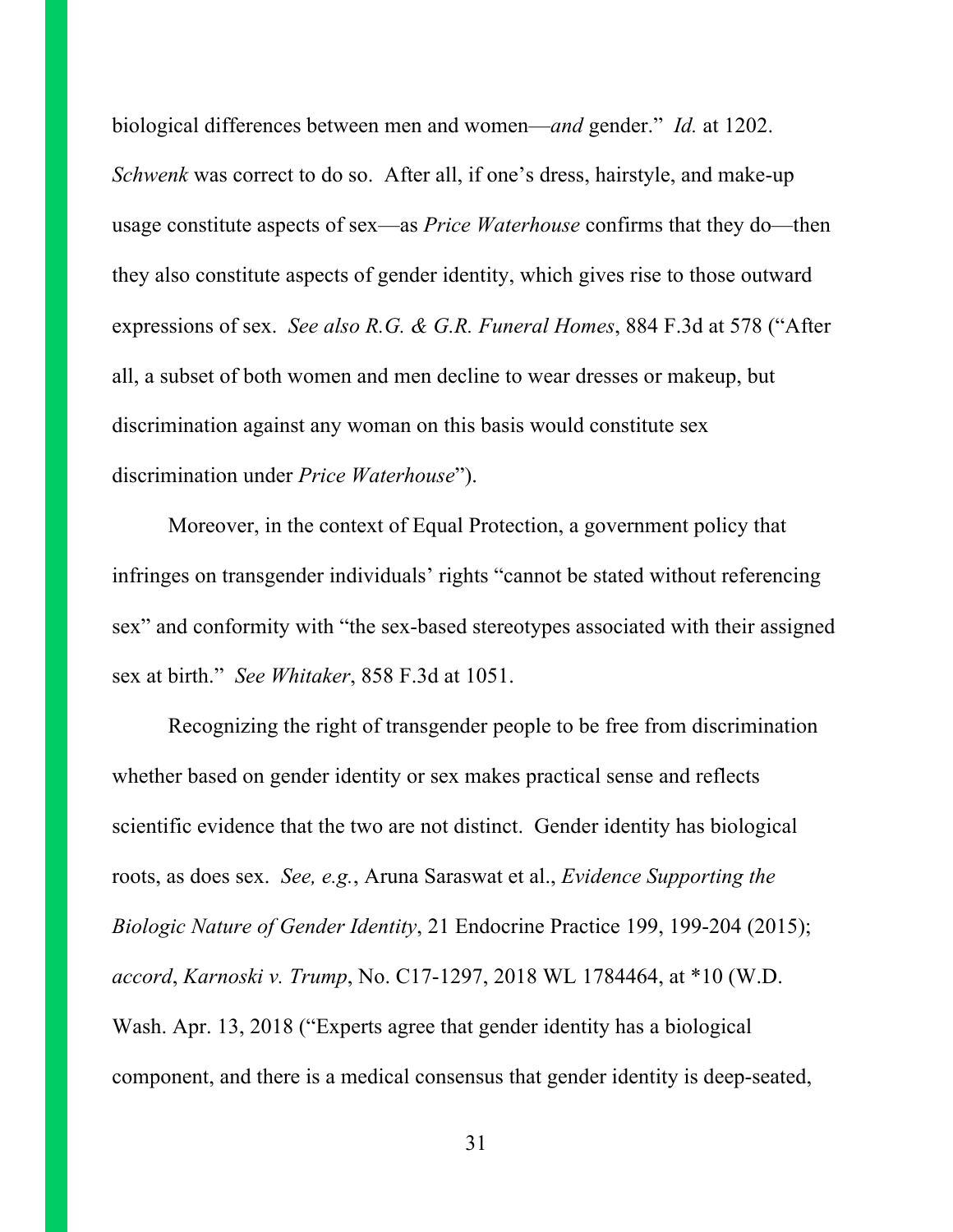set early in life, and impervious to external influences."). Because gender identity is a sex-based characteristic, discrimination against a transgender person—who is defined as such because his or her gender identity does not match the sex ascertained at birth—is based both on sex and gender identity. It is thus a mistake to make broad assumptions about what precisely constitutes "biological sex," distinct from gender identity. *See Schroer*, 577 F. Supp. 2d at 306 (determining that "[r]esolving the dispute . . . as to the proper scientific definition of sex, however, is not within this Court's competence" and "unnecessary.").

This Court need not struggle with biological and psychological nuances underscoring the sex/gender distinction; instead, a broad, inclusive interpretation of sex discrimination aligns with other courts' considerations of the matter and the intent of ICRA.

### **V.** *Price Waterhouse* **and Its Progeny Have Led to Greater Protections for Lesbian, Gay, Bisexual, and Transgender People.**

*Price Waterhouse*'s inclusive interpretation of sex discrimination has reached beyond its facts to protect against discrimination based on sex in multiple areas of life affecting lesbian, gay, bisexual and transgender people. *See, e.g.*, *Wetzel v. Glen St. Andrew Living Comm.*, No. 17-1322, 2018 WL 4057365, at \*3 (7th Cir. Aug. 27, 2018 (holding that defendant violated the Fair Housing Act [FHA] by discriminating against a lesbian plaintiff); *Avanti*, 249 F. Supp. 3d at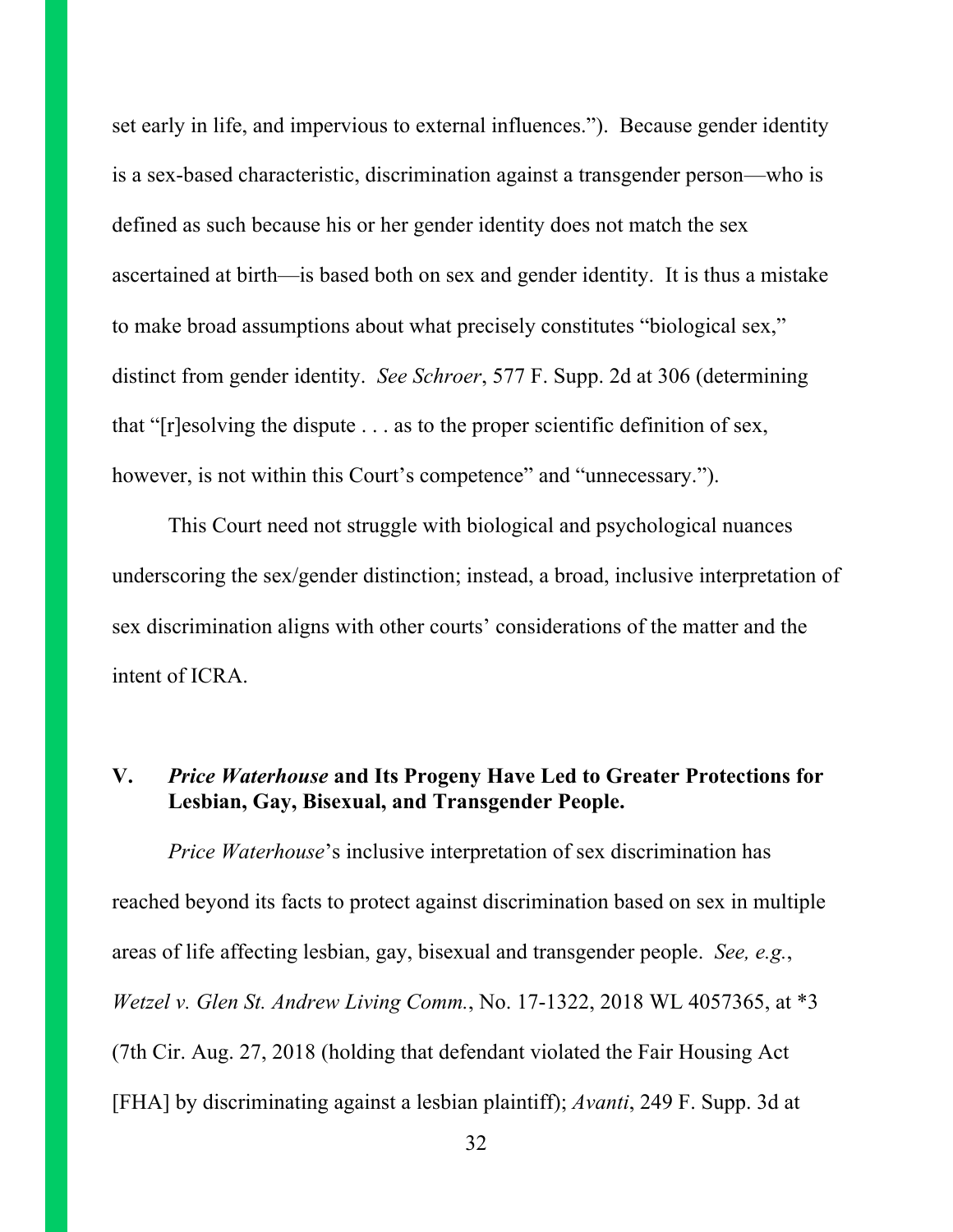1200 (agreeing with the transgender female plaintiffs that "discrimination against women (like them) for failure to conform to stereotype norms . . . is discrimination on the basis of sex under the FHA"); *Rosa*, 214 F.3d at 215-16 (holding that treating a person whose dress fails to conform with norms associated with her gender is impermissible sex stereotyping under the Equal Credit Opportunity Act).

Multiple federal district courts have enjoined the Trump Administration's ban on transgender people serving in the armed forces because it amounts to sex discrimination. They have justified their decisions in part on a sex-stereotyping basis. *See Doe 1 v. Trump*, 275 F. Supp. 3d 167, 209-10 (D.D.C. 2017) ("The Accession and Retention Directives' exclusion of transgender individuals inherently discriminates against current and aspiring service members on the basis of their failure to conform to gender stereotypes."); *see also Stockman v. Trump*, No. EDCV17-1799, 2017 WL 9732572 (C.D. Cal. Dec. 22, 2017 ("The Ninth Circuit has strongly suggested that discrimination on the basis of one's transgender status is equivalent to sex-based discrimination. . . . Additionally, sex-based discrimination can include discrimination based on someone failing 'to conform to socially-constructed gender expectations'"); *Karnoski v Trump*, No. C17-1297, 2017 WL 6311305, at \*7 (W.D. Wash. Dec. 11, 2017) (citing *Schwenk* and *Price Waterhouse* for the proposition that "discrimination based on a person's failure 'to conform to socially-constructed gender expectations' is a form of gender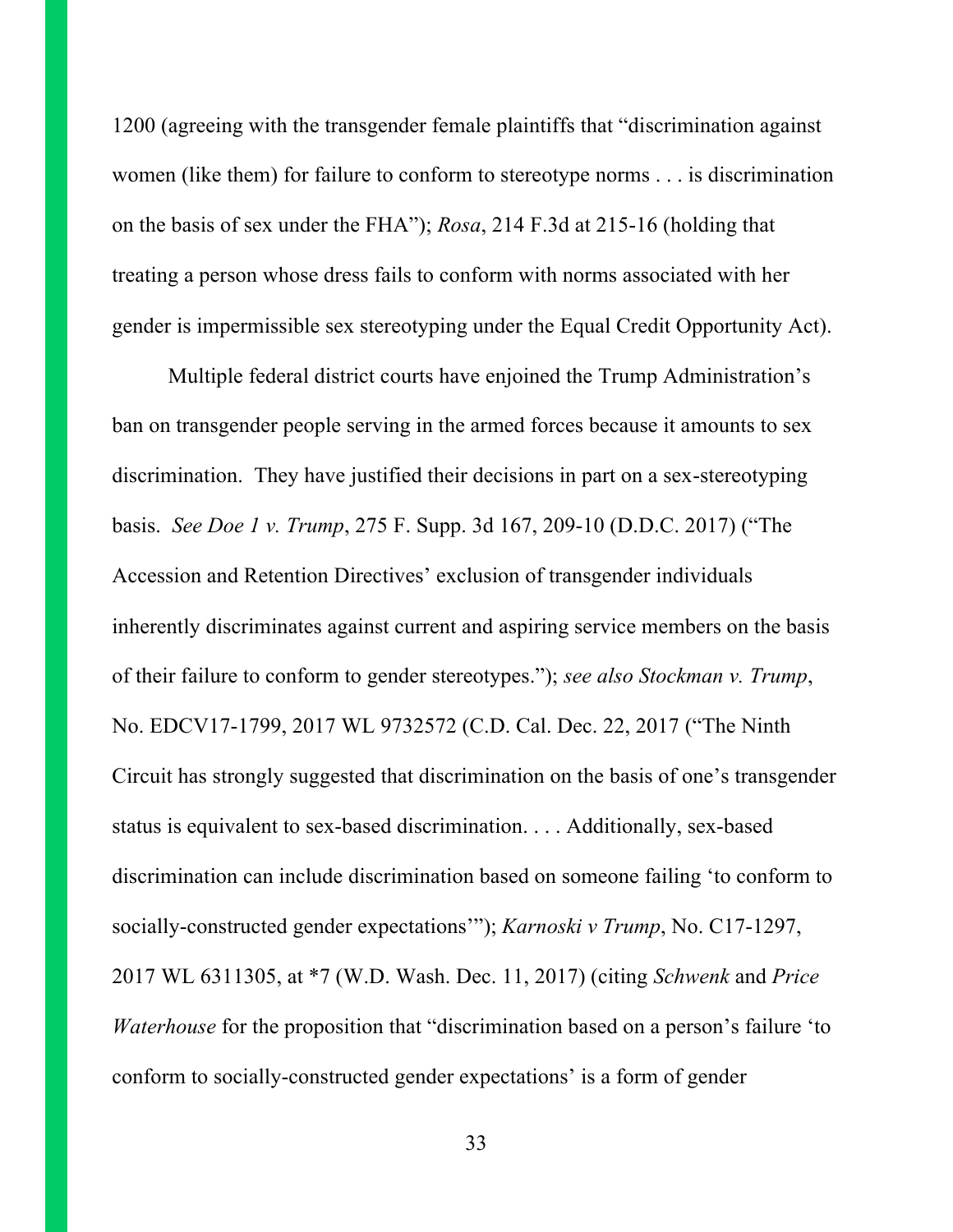discrimination"); *Stone v. Trump*, 280 F. Supp. 3d 747, 768 (D. Md. 2017) ("[T]he Directives are a form of discrimination on the basis of gender").

In addition, the Second and Seventh Circuits have both found that Title VII protects gays and lesbians from discrimination on the basis of sexual orientation, harnessing the theories of impermissible sex stereotyping under *Price Waterhouse*  and *Oncale* that protect transgender plaintiffs. *Zarda v. Altitude Express, Inc.*, 883 F.3d 100, 108 (2d Cir. 2018) (*en banc*) ("[W]e hold now that Title VII prohibits discrimination on the basis of sexual orientation as discrimination "because of . . . sex."); *Hively v. Ivy Tech Comm. Coll. of Indiana*, 853 F.3d 339, 341 (7th Cir. 2017) *(en banc*) ("[W]e conclude today that discrimination on the basis of sexual orientation is a form of sex discrimination."); *see also Christiansen v. Omnicom Grp., Inc.*, 852 F.3d 195, 201 (2d Cir. 2017) (finding that a gay plaintiff raised cognizable gender stereotyping claims). The Seventh Circuit has recognized that prejudice deriving from notions of gender non-conformity undergirds both sex and sexual orientation discrimination. *Hively*, 853 F.3d at 346 ("Our panel described the line between a gender nonconformity claim and one based on sexual orientation as gossamer-thin; we conclude that it does not exist at all.").

*Sommers v. ICRC* is a vestige of a bygone era. The decision continues to truncate the rights of transgender people in Iowa, even as the federal cases it cited are no longer good law. This appeal presents an opportunity to reevaluate